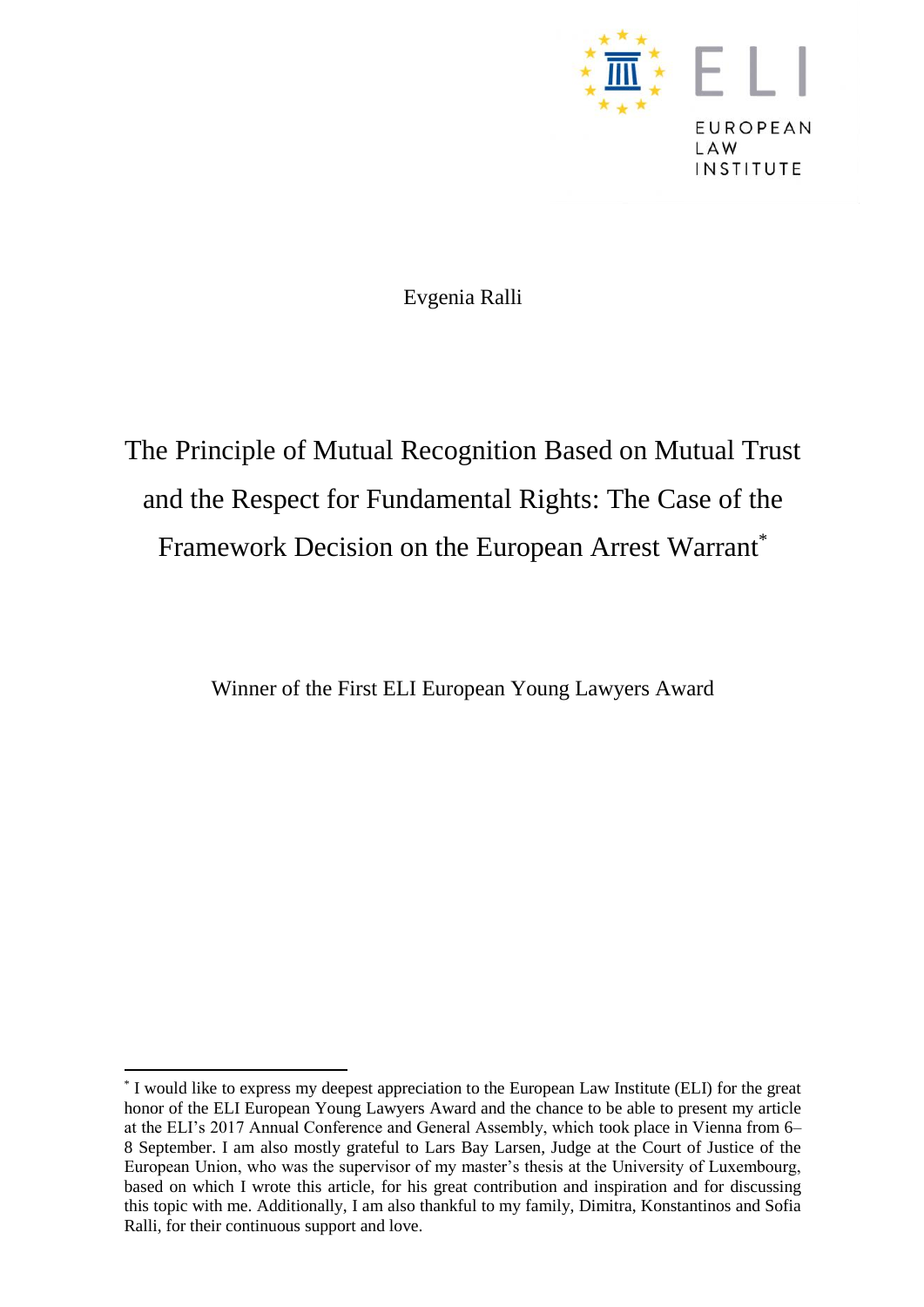#### **ABSTRACT**

This study examines whether, when applying the principle of mutual recognition based on mutual trust, a balance should be found between this principle in the case of the FD EAW and the protection of FR, and if yes, what kind of balance could be found. A first element stressed is the existence of a problematic issue through an analysis of the mutual recognition principle based on mutual trust in the European criminal justice system, of the respect for FR at EU Level and the relationship between them in the case of the EAW. Secondly, due to the presumption of compliance by other MSs with EU law and specifically with FR, the explicit referral of the grounds of non-execution of the EAW and the absence of an explicitly declared and accepted legal basis of the violation of FR as a ground for refusal to execute a EAW, the analysis of the relevant jurisprudence at European level (namely of the ECtHR and the CJEU by focusing on the two cases C-404/15 *Aranyosi* and C-659/15 *PPU, Căldăraru*) is essential. Under this jurisprudence the need and the willingness to secure on the one hand the effectiveness of mutual recognition and consequently of the EAW mechanism and on the other hand the protection of FR is affirmed. Consequently, as the obligation to find a balanced relationship between mutual recognition and protection of FR is demonstrated, the elements, which can lead to an effective balance, such as the violation of FR as a ground of non-execution of a EAW and the harmonisation of national legislation in the area of EU Criminal Procedural Law are examined.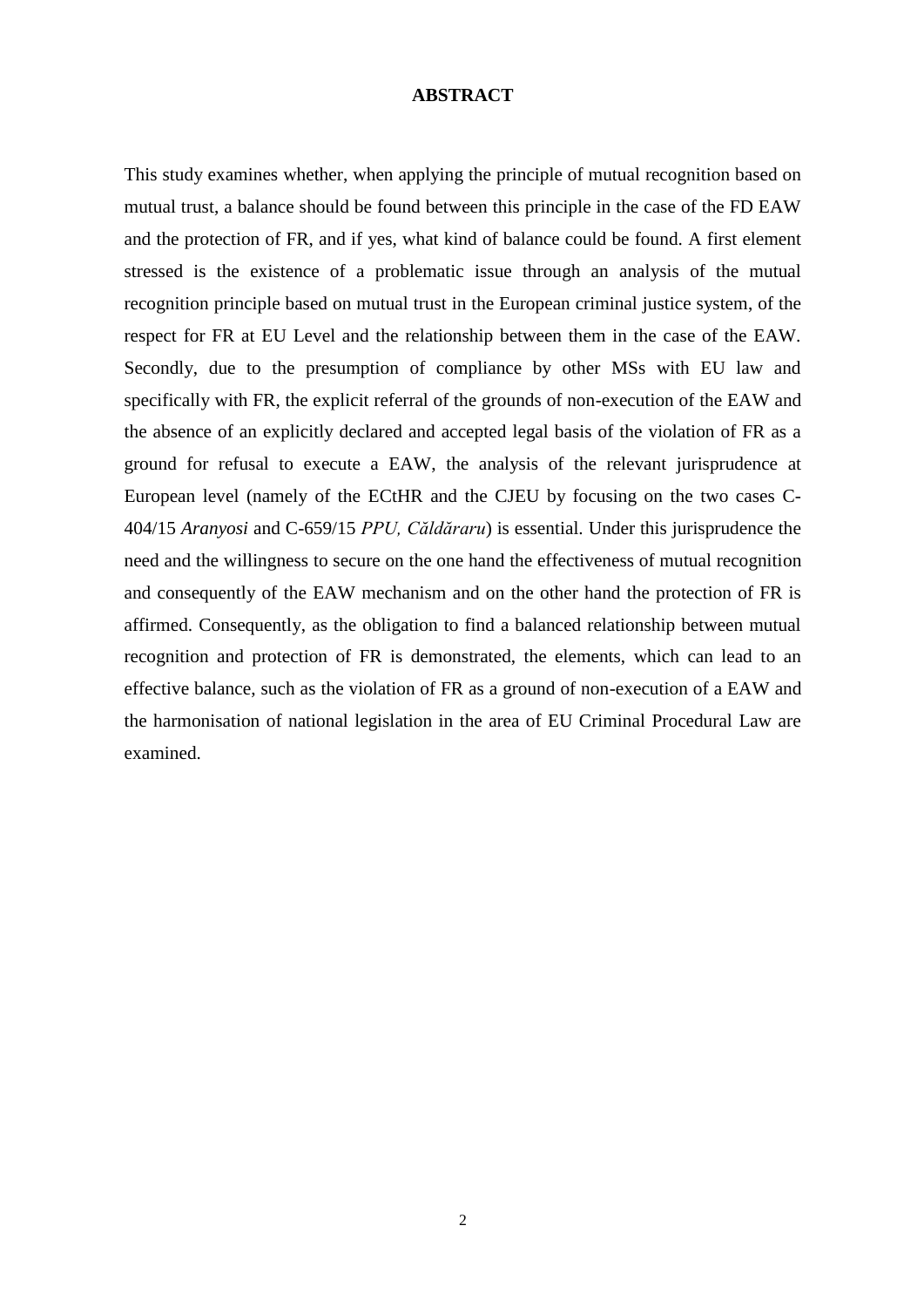# **LIST OF ABBREVIATIONS**

| art          | article                               |
|--------------|---------------------------------------|
| CahdrEurop   | Cahiers de droit européen             |
| <b>CFREU</b> | Charter of Fundamental Rights of the  |
|              | European Union                        |
| <b>CJEU</b>  | Court of Justice of European Union    |
| <b>CMLR</b>  | <b>Common Market Law Review</b>       |
| EAW          | European Arrest Warrant               |
| <b>ECLR</b>  | <b>European Criminal Law Review</b>   |
| <b>ECHR</b>  | European Convention on Human          |
|              | Rights                                |
| <b>ECtHR</b> | <b>European Court of Human Rights</b> |
| Edn          | edition                               |
| eds          | editors                               |
| <b>ELR</b>   | European Law Review                   |
| <b>EPL</b>   | European Public Law                   |
| EU           | European Union                        |
| <b>FD</b>    | <b>Framework Decision</b>             |
| FD EAW       | Framework Decision on the European    |
|              | <b>Arrest Warrant</b>                 |
| <b>FR</b>    | <b>Fundamental Rights</b>             |
| <b>JPrIL</b> | Journal of Private International Law  |
| JZ           | Juristen Zeitung                      |
| MJ           | <b>Maastricht Journal</b>             |
| <b>MS</b>    | <b>Member State</b>                   |
| <b>MSs</b>   | <b>Member States</b>                  |
| <b>NJECL</b> | New Journal of European Criminal Law  |
| <b>RGDIP</b> | Revue Générale de Droit International |
|              | Public                                |
| <b>RLR</b>   | Ritsumeikan Law Review                |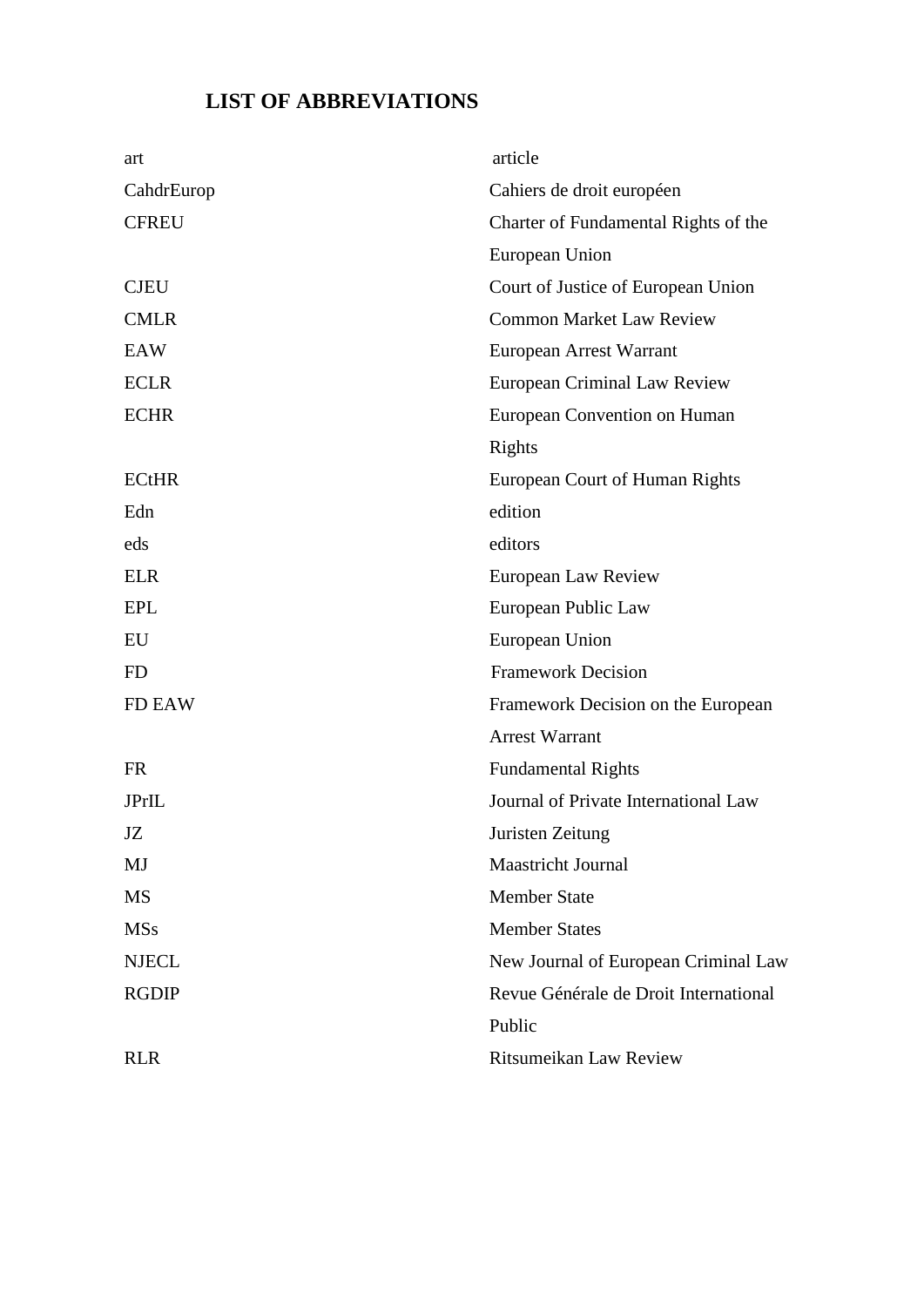| <b>TEU</b>  | Treaty on European Union           |
|-------------|------------------------------------|
| <b>TFEU</b> | Treaty on the Functioning of the   |
|             | European Union                     |
| ZaöR V      | Zeitschrift für ausländisches      |
|             | öffentliches Recht und Völkerrecht |
| <b>ZIS</b>  | Zeitschrift für Internationale     |
|             | Strafrechtsdogmatik                |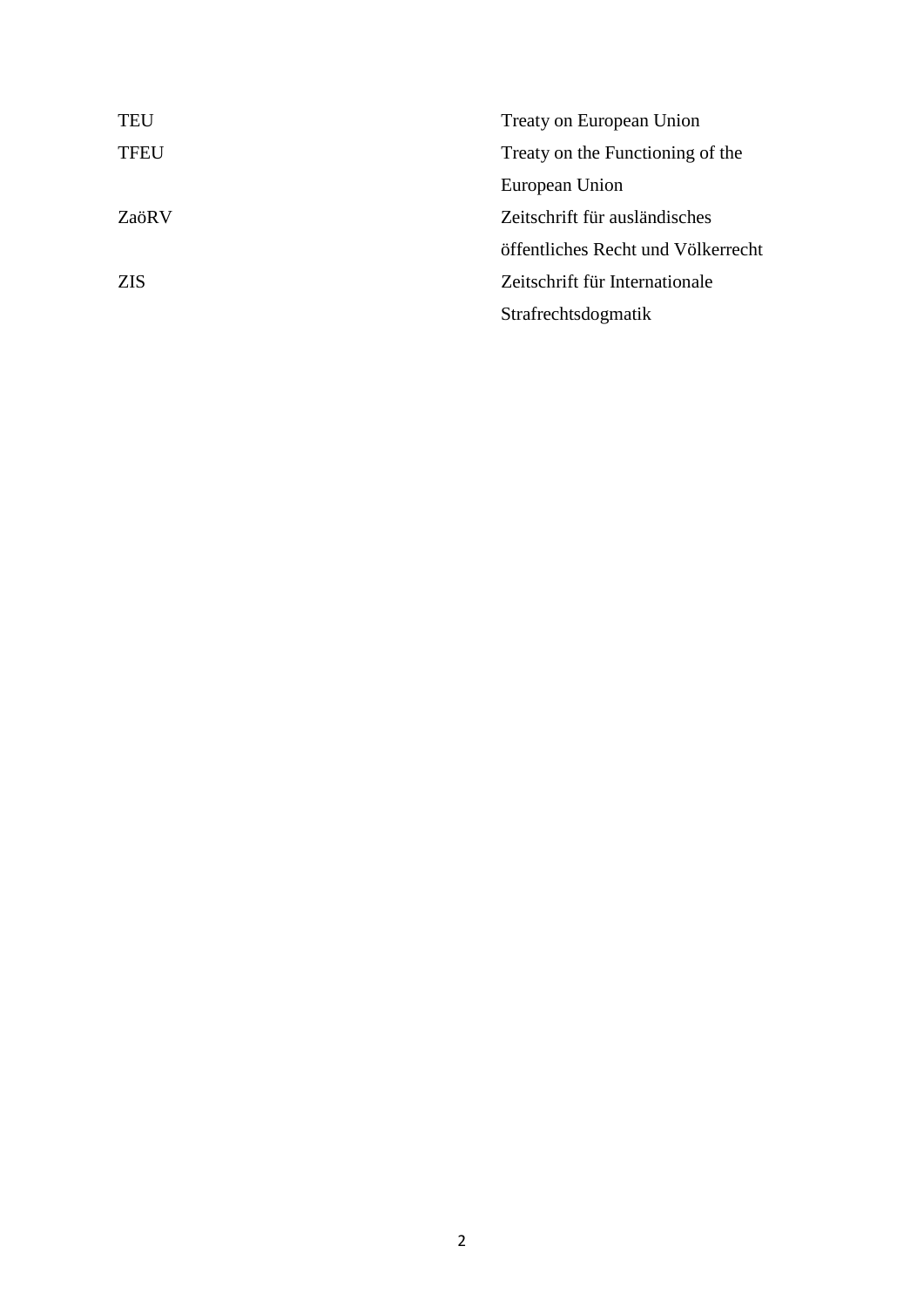#### **1. ΙNTRODUCTION**

Nearly 12 years of practice with the FD  $EAW<sup>1</sup>$  have demonstrated that  $EAW$  was not only the first but probably also the most important instrument of enhancing judicial cooperation between MSs of the EU in criminal matters based on the mutual recognition principle.

In light of the central presumption that MSs should trust each other,<sup>2</sup> there is an objective to limit the restrictions of free movement between them and to create an Area of Security, Freedom and Justice. On the basis of a simplified mechanism,<sup>3</sup> a MS executes a EAW which is issued by another MS, by surrendering the requested person to the issuing MS.

Although mutual recognition based on mutual trust is the key principle of the FD EAW, its application is limited by grounds for refusal and other guarantees. It is evident that the concept of mutual recognition is restricted, flexible and quasi-automatic. However, so as to maintain the effectiveness of mutual recognition, the referral of the grounds for refusal to execute an EAW is explicit.

The FD EAW is simultaneously one of the most debatable instruments.<sup>4</sup> Its disputable character is caused by the fact that many issues have been raised on the basis of its interpretation; this concerns maintaining a fragile balance between its effectiveness, in terms of the effective application of the principle of mutual recognition based on mutual trust and the protection of FR.

### **2. THE PROBLEMATIC ISSUE**

By recital 12 of the FD: 'This Framework Decision respects fundamental rights and observes the principles recognised by Article 6 of the Treaty on European Union and reflected in the Charter of Fundamental Rights of the European Union'. Under Recital 13 'no person should be removed, expelled or extradited to a State where there is a serious risk that he or she would be subjected to the death penalty, torture or other inhuman or degrading treatment or punishment'. Under art 1(3), the 'Framework Decision shall not have the effect of modifying

 $\overline{a}$ 

<sup>&</sup>lt;sup>1</sup> Council Framework Decision 2002/584/JHA of June 2002 on the European arrest warrant and surrender procedures between Member States (OJ 2002 L190/1).

<sup>&</sup>lt;sup>2</sup> Lars Bay Larsen, 'Some Reflections on Mutual Recognition in the Area of Freedom, Security and Justice' in P Cardonnel/A Rosas/N. Wahl (eds) *Constitutionalising the EU judicial system: Essays in Honour of Pernilla Lindh* (Oxford, Hart Publishing 2012) 139, 148.

<sup>3</sup> Valsamis Mitsilegas, *EU Criminal Law* (Oxford, Hart Publishing 2009) 116.

<sup>4</sup> Ester Herlin-Karnell, ['From mutual trust to the full effectiveness of EU laws: 10 years of the European arrest](http://login.westlaw.co.uk/maf/wluk/ext/app/document?docguid=I4467E9A274CB11E2BD04BE991BF76CB2&crumb-action=reset&sp=ukeurpal-1)  [warrant'](http://login.westlaw.co.uk/maf/wluk/ext/app/document?docguid=I4467E9A274CB11E2BD04BE991BF76CB2&crumb-action=reset&sp=ukeurpal-1) (2013) ELR 373, 373-374; Luisa Marin, 'Effective and Legitimate?, Learning from the lessons of 10 Years of Practice with the European Arrest Warrant' (2014) 5 [3] NJECL 327, 327.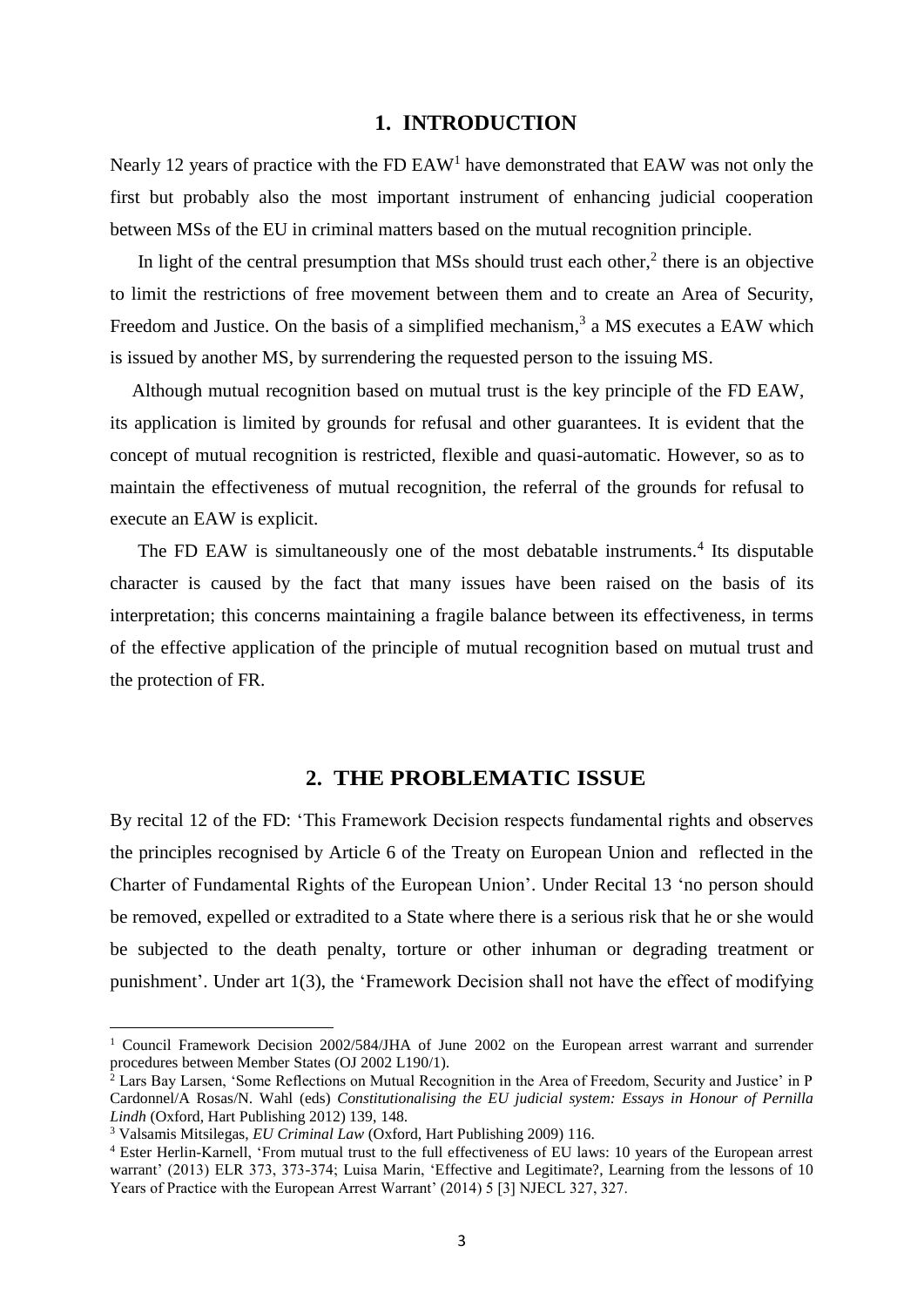the obligation to respect fundamental rights and fundamental legal principles as enshrined in Article 6 of the Treaty on European Union.'<sup>5</sup>

Based on the mutual recognition principle and the obligation to respect FR the presumption that the issuing MS fulfills its obligation and so the executing MS should rely on this fact and trust the criminal justice system of the issuing MS is justified. <sup>6</sup> Following this mechanism art 1(3) can be regarded as a general declaratory confirmation of the obvious obligation of the MSs to protect FR when issuing and executing a EAW.<sup>7</sup> Additionally, the effectiveness of the EAW constitutes a priority, which can be endangered in cases of a double control of FR by both the issuing and the executing MSs concerning the situation in the issuing MS, mainly due to the fact that it is time-consuming.

Notwithstanding the presumption of compliance by other MSs with EU law and specifically with FR, mutual trust can be shaken or broken in case of an insufficient protection of FR in the issuing State. This is the consequence of the actual divergent level of protection of FR amongst MSs and the absence of a certain degree of harmonisation or approximation.<sup>8</sup>

Literature<sup>9</sup> based on recitals 12 and 13 and art  $1(3)$  indicates that the grounds for nonexecution are not made explicit and the respect for FR constitutes an additional condition of EAW execution. Consequently, art 1(3) allows the executing MS to check if the issuing MS respects FR during the criminal procedure.<sup>10</sup>

In the area of asylum law, the  $ECHR<sup>11</sup>$  and the  $CJEU<sup>12</sup>$  have decided that despite the existence of the presumption of protection of FR, serious indications of an insufficient treatment could not be ignored and the issue of FR should be effectively addressed.<sup>13</sup> In contrast with the area of asylum law, there has not been a similar decision in EU criminal law. However, on 5 April 2016 the CJEU addressed these questions in two cases C-404/15,

 $\overline{\phantom{a}}$ 

<sup>5</sup> Ibid 1.

<sup>6</sup> Larsen, 'Some Reflections on Mutual Recognition in the Area of Freedom, Security and Justice' (n 8) 148.

<sup>7</sup> Joachim Vögel, in H Grützner/P-G Pötz/C Kreß (eds) Internationaler Rechtshilfeverkehr in Strafsachen (IRG-Kommentar, 5th edn, CH BECK 2012) art 73, Rn 138.

<sup>8</sup> Torbjörn Andersson, 'Harmonisation and mutual recognition: how to handle mutual distrust' (2006) 17 [3] ELR 747, 751-752.

<sup>&</sup>lt;sup>9</sup> Paul Garlick, 'The European Arrest Warrant and the ECHR' in R. Blekxtoon/W van Ballegooij (eds) Handbook on the European Arrest Warrant (The Hague, TMC Asser Press 2005) 167, 169; Wouter van Ballegooij, Geraldine Gonzales, 'Mutual Recognition and Judicial Decisions in Criminal Matters: A 'Rule of Reason' for Surrender Procedures?' in A Schrauwen (ed) Rule of Reason: Rethinking another Classic of European Legal Doctrine (Europa Law Publishing 2005) 163, 165; Nicola Vennemann, 'The European Arrest Warrant and Its Human Rights Implications' (2003) 63 ZaöRV 103, 115.

<sup>&</sup>lt;sup>10</sup> Vögel, in J Vögel/M. Grotz (eds) Perspektiven des internationalen Strafprozessrechts (n 61) 27.

<sup>11</sup> *MSS v Belgium and Greece* App no 30696/09 (ECtHR, 21 January 2011).

<sup>&</sup>lt;sup>12</sup> Joine[d Cases C-411/10](http://curia.europa.eu/juris/liste.jsf?num=C-411/10&language=en) and C-493/10 NS v Secretary of State for the Home Department and M E and Others v. *Refugee Applications Commissioner and Minister for Justice, Equality and Law Reform* [2011] ECR I-13905.

<sup>13</sup> Larsen, 'Some Reflections on Mutual Recognition in the Area of Freedom, Security and Justice' (n 8) 149.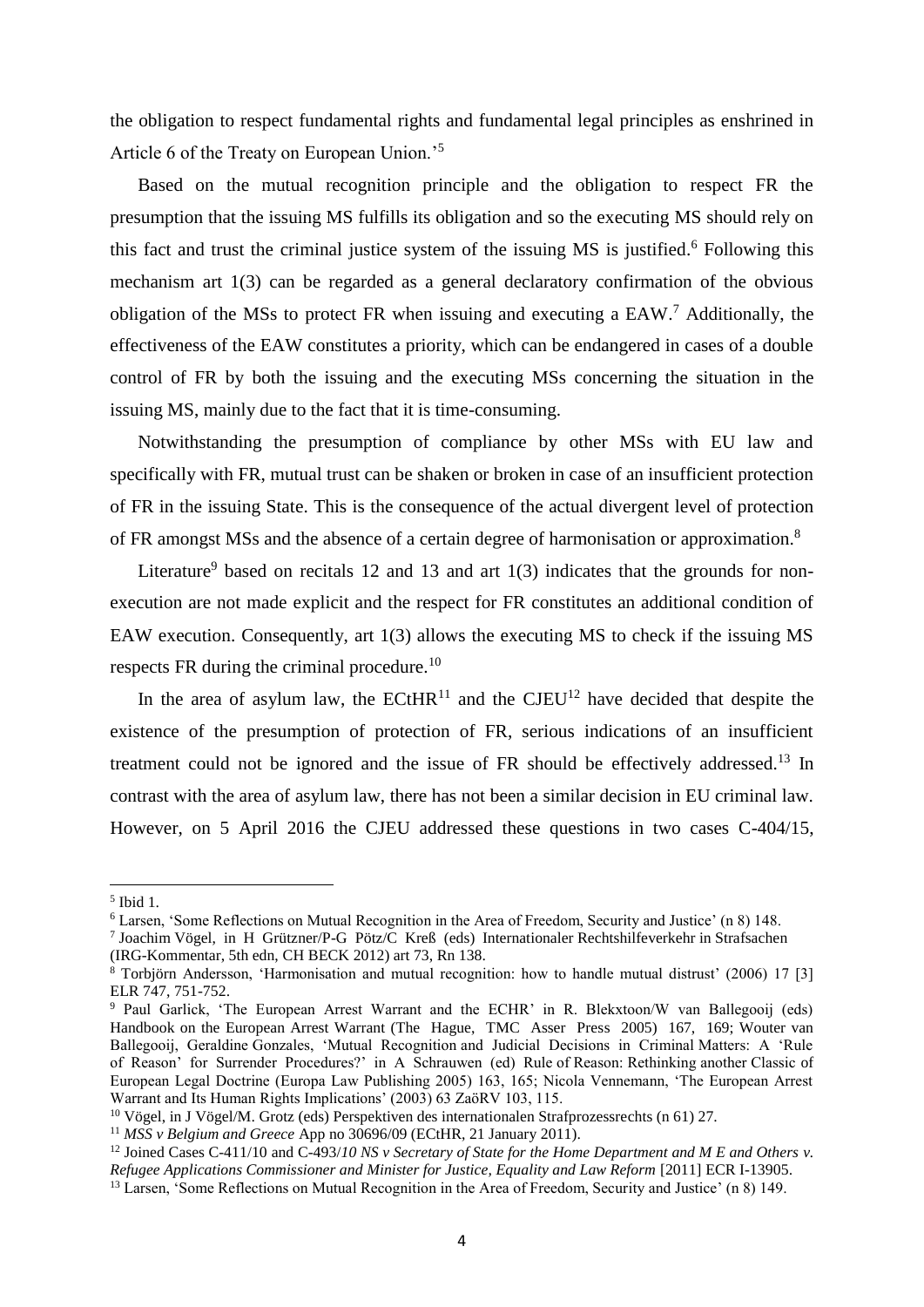### *Aranyosi* and C-659/15 *PPU, Căldăraru*. 14

l

In conclusion, due to the absence of a declared clear legal basis and the unavoidable 'conflict' between the protection of FR and the effectiveness of the EAW mechanism,<sup>15</sup> it is questionable whether, when applying the mutual recognition principle based on mutual trust, a balance should be found between this principle in the case of the FD EAW and the protection of FR? And if yes, what kind of balance could be found.

# **3. THE RELATIONSHIP BETWEEN THE MUTUAL RECOGNITION PRINCIPLE AND THE RESPECT FOR FR UNDER EUROPEAN JURISPRUDENCE**

Although the CJEU and the ECtHR have different competences and in Opinion 2/13 the CJEU rejected the accession of the EU to the ECHR, the CJEU followed the *MSS* case of the  $ECHR<sup>16</sup>$  in the area of asylum law. Specifically, both courts accept the presumption of compliance by other MSs with EU law and specifically with FR and at the same time acknowledge how these presumptions can be undermined. Despite some differences both courts seek to reinforce the protection of FR of individuals and have decided that under specific conditions in exceptional circumstances a violation of FR can result in a limitation of mutual recognition and trust.

Additionally, a strong willingness to find a balance and a resonant change of the direction of CJEU jurisprudence concerning the problematic issue in the area of the EAW is evident after its *Aranyosi* and *Căldăraru* judgments. Before these cases the CJEU had not decided upon this matter. Although it recognised the importance and obligation of respect for FR, it did not want to undermine the effectiveness of mutual recognition and did not recognise the violation of FR as a ground of non-execution of the EAW. Nevertheless concerning *Aranyosi* and *Căldăraru* cases, under which the CJEU applied the NS case<sup>17</sup> with some differences, not only can the violation of an absolute FR lead to a refusal of the execution of the EAW. But the executing and issuing MSs are also obliged to cooperate and exchange information about the situation in the issuing MS concerning the conditions of detention for the individual

<sup>14</sup> Joined [Cases](http://curia.europa.eu/juris/liste.jsf?num=C-411/10&language=en) C-404/15 and C-659/15 PPU *Pál Aranyosi and Robert Căldăraru v Generalstaats-anwaltschaft Bremen* [2015].

<sup>15</sup> Vögel, in H Grützner/P-G Pötz/C Kreß (eds) Internationaler Rechtshilfeverkehr in Strafsachen (n 105) Art 73. <sup>16</sup> *MSS v Belgium and Greece* App no 30696/09 (ECtHR, 21 January 2011).

<sup>17</sup> Joined Cases C-411/10 and C-493/10 *NS v Secretary of State for the Home Department and ME and Others v Refugee Applications Commissioner and Minister for Justice, Equality and Law Reform* [2011] ECR I-13905.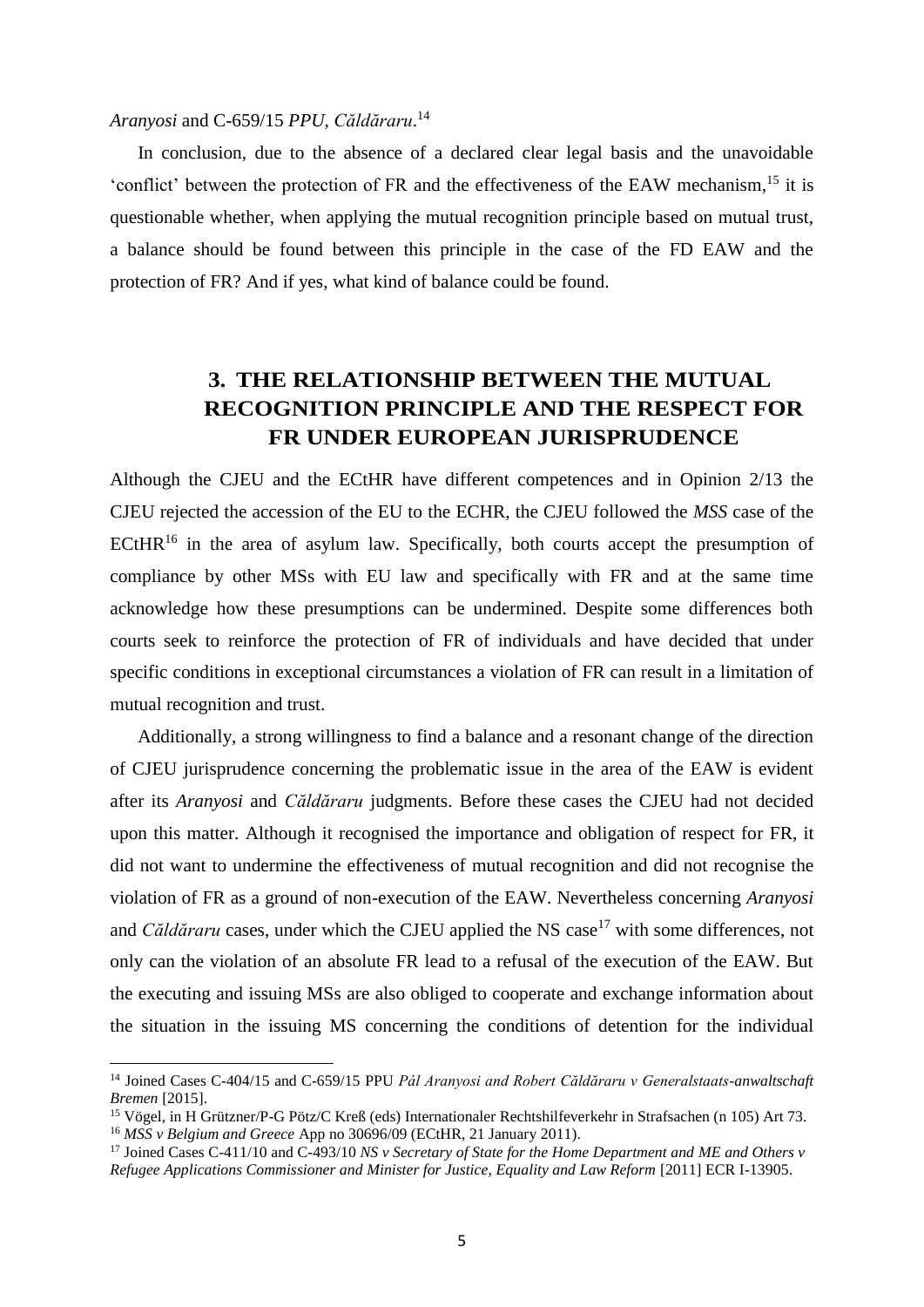requested. The main problematic issue, which remains questionable, is in cases of a violation of a derogable (relative) and not absolute FR the execution of the EAW could also be refused.

In trying to respect and maintain the effectiveness of the mutual recognition mechanism and to reinforce cooperation between MSs, the CJEU has adopted a more effective balance between mutual recognition and the respect for FR, in the Area of Freedom, Security and Justice, between security (the battle against impunity) and freedom (the protection of FR), <sup>18</sup> than the ECtHR. In this way it is proven that not only is mutual trust not blind but also that it is being built between MSs.

# **4. THE NEED OF A BALANCE BETWEEN MUTUAL RECOGNITION PRINCIPLE AND THE RESPECT FOR FR IN THE CASE OF THE FDEAW**

#### **4.1.The Violation of FR as a Ground for Refusal to Execute a EAW**

The EAW mechanism constitutes a distributive intergovernmental process. This means that the two cooperating MSs can only have responsibility for part of the procedure which takes place in their territory under the condition that this sharing procedure, in its entirety, assures the protection of FR of the requested person.<sup>19</sup>

However, the fact that the EAW mechanism has been adopted under the Area of Freedom, Security with the aim to reinforce judicial cooperation between MSs in criminal matters cannot and should not have as a result the mutual transfer of responsibilities between the issuing and executing MS. The mutual recognition mechanism cannot lead to a bipolar system of judicial cooperation under which the requested person is only the object of this procedure and is left without personal rights.

The sharing procedure of the EAW mechanism consequently has the force of the 'Kombinationsprinzip'. <sup>20</sup> This means that the executing and issuing MSs have the responsibility to assure a certain level of legal protection whereby legal gaps – which have

 $\overline{\phantom{a}}$ 

<sup>18</sup> Anne Weyembergh, Emmanuelle Bribosia, 'Les affaires Aranyosi et Caldararu ou la contribution de la Cour de justice de l'Union européenne à l'équilibre entre liberté et sécurité' (n 181).

<sup>&</sup>lt;sup>19</sup> Albin Eser, 'Human Rights Guarantees for Criminal Law and Procedure in the EU-Charter of Fundamental Rights' in International Symposium on EU-Integration and Guarantee of Human Rights Session II (2009) [26] R.L.R.163, 168; Vögel, in H Grützner/P-G Pötz/C Kreß (eds) Internationaler Rechtshilfeverkehr in Strafsachen (n 105) art 1, Rn 40.

<sup>20</sup> Vögel, in H Grützner/P-G Pötz/C Kreß (eds) Internationaler Rechtshilfeverkehr in Strafsachen (n105) art 1, Rn 41.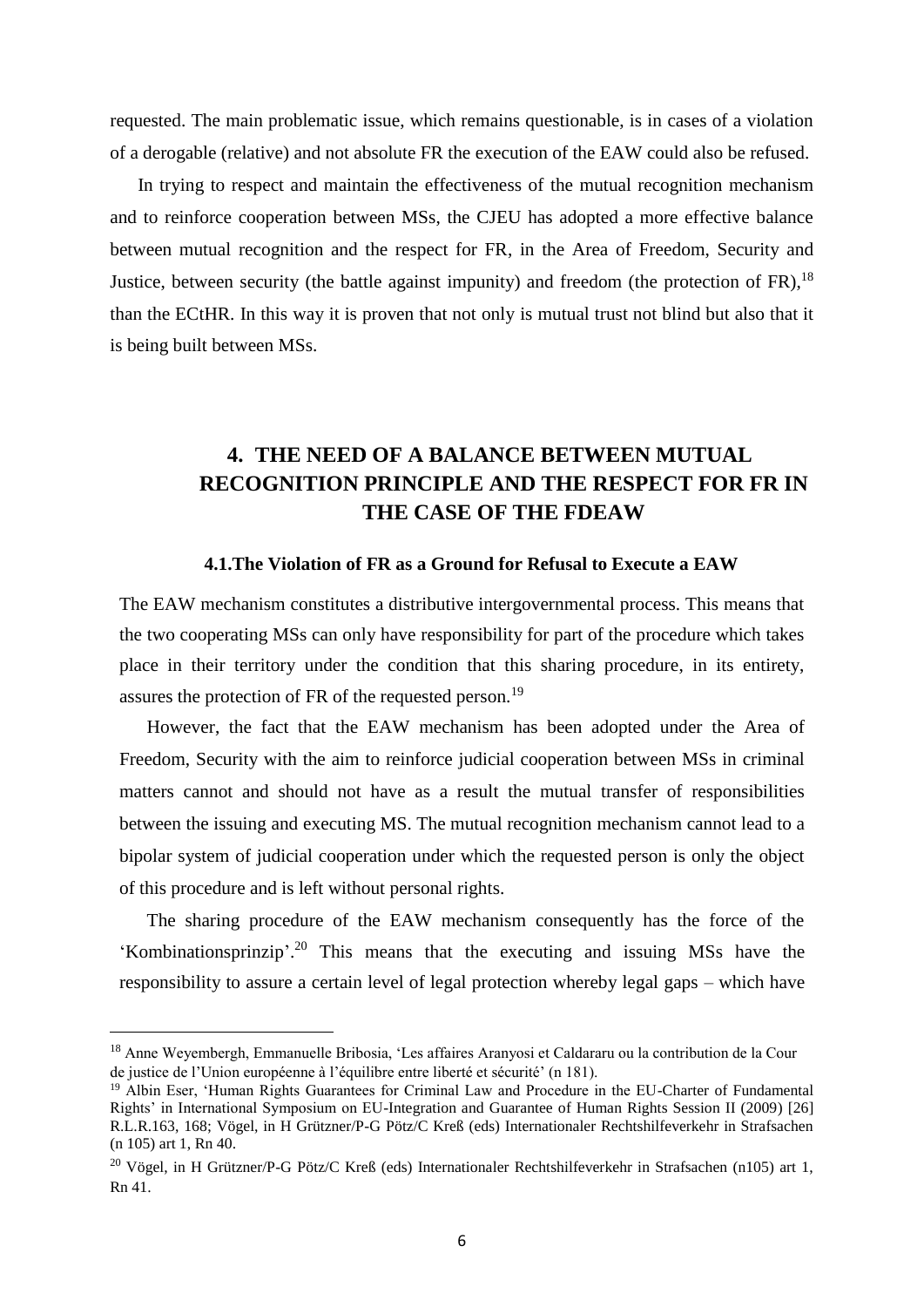been known to exist due to this cooperating procedure<sup>21</sup> – concerning the legal protection of the requested person must be avoided. Indeed, the CJEU affirms this consideration by stating that the executing and issuing MS have an obligation to cooperate in case of the existence of a lack of legal protection of the requested person.<sup>22</sup>

However, the high level of mutual trust between MSs, on which the EAW mechanism is based, must also be taken into consideration. The principle that MSs trust the criminal justice system of the other MSs and the presumption of protection of FR create a likelihood or expectation of legality of the EAW and criminal procedure. Nevertheless, mutual trust constitutes a dynamic concept, and the mutual recognition principle is restricted, flexible and quasi-automatic and the protection of FR can be endangered in exceptional cases. Consequently, the presumption can be falsified in exceptional cases.

The obligation of the EU legislator and MSs when they are implementing EU law is to respect FR. Article 1(3) FD EAW merely confirms that the FD EAW does not oblige MSs to execute the EAW when it is in opposition to the general principles of the EU and FR under art6 TEU. The FD EAW must be interpreted, and is interpreted by the CJEU, in that way so as to be in conformity with primary EU law and specifically with art 6 TEU.<sup>23</sup>

As a result, the FD EAW excludes the execution of the EAW when the surrender of the requested person is in opposition to FR guaranteed under the ECHR, CFREU and constitutional traditions common to MSs.

However, MSs have the possibility to limit the above prohibitions by adopting relative grounds of non-execution.<sup>24</sup> This must be achieved without adopting other grounds of nonexecution which do not come from the FD EAW and endanger the effectiveness of the EAW mechanism.<sup>25</sup> Due to the possibility of general suspension of the EAW mechanism in cases of a serious and constant violation of FR guaranteed under art 6 TEU, as noted in recital 10 FD EAW,<sup>26</sup> there is a real risk of violation of FR of a requested person. This must be assessed *in concreto*, which is necessary for the non-execution of the EAW. 27 Taking into consideration these limitations and the above possibilities many MSs, such as United Kingdom, Austria, Germany and Greece, have adopted, under their national

 $\overline{a}$ 

<sup>21</sup> ibid art 1, Rn. 41.

<sup>22</sup> Joined Cases C-404/15 and C-659/15 PPU *Pál Aranyosi and Robert Căldăraru v Generalstaats-anwaltschaft Bremen* [2015].

<sup>23</sup> Martin Böse, i H. Grützner/P-G Pötz/C Kreß (eds) Internationaler Rechtshilfeverkehr in Strafsachen (n 105) art 78, Rn 20; Case C-105/03 *Criminal proceedings against Maria Pupino* [2005] ECR I-5285, para 59.

<sup>24</sup> *TI v UK* App no 43844/98 (ECtHR, 7 March 2000); *KRS v UK* App no 32733/08 (ECtHR, 2 December 2008). <sup>25</sup> Μουζάκης, 'Το ευρωπαϊκό ένταλμα σύλληψης' (n 195) 369.

<sup>26</sup> Verena Murschetz, 'Auslieferung und Europäischer Haftbefehl' (Wien New York, Springer 2007) 349.

<sup>&</sup>lt;sup>27</sup> Rohlff, Der Europäische Haftbefehl (n 63)  $75$ .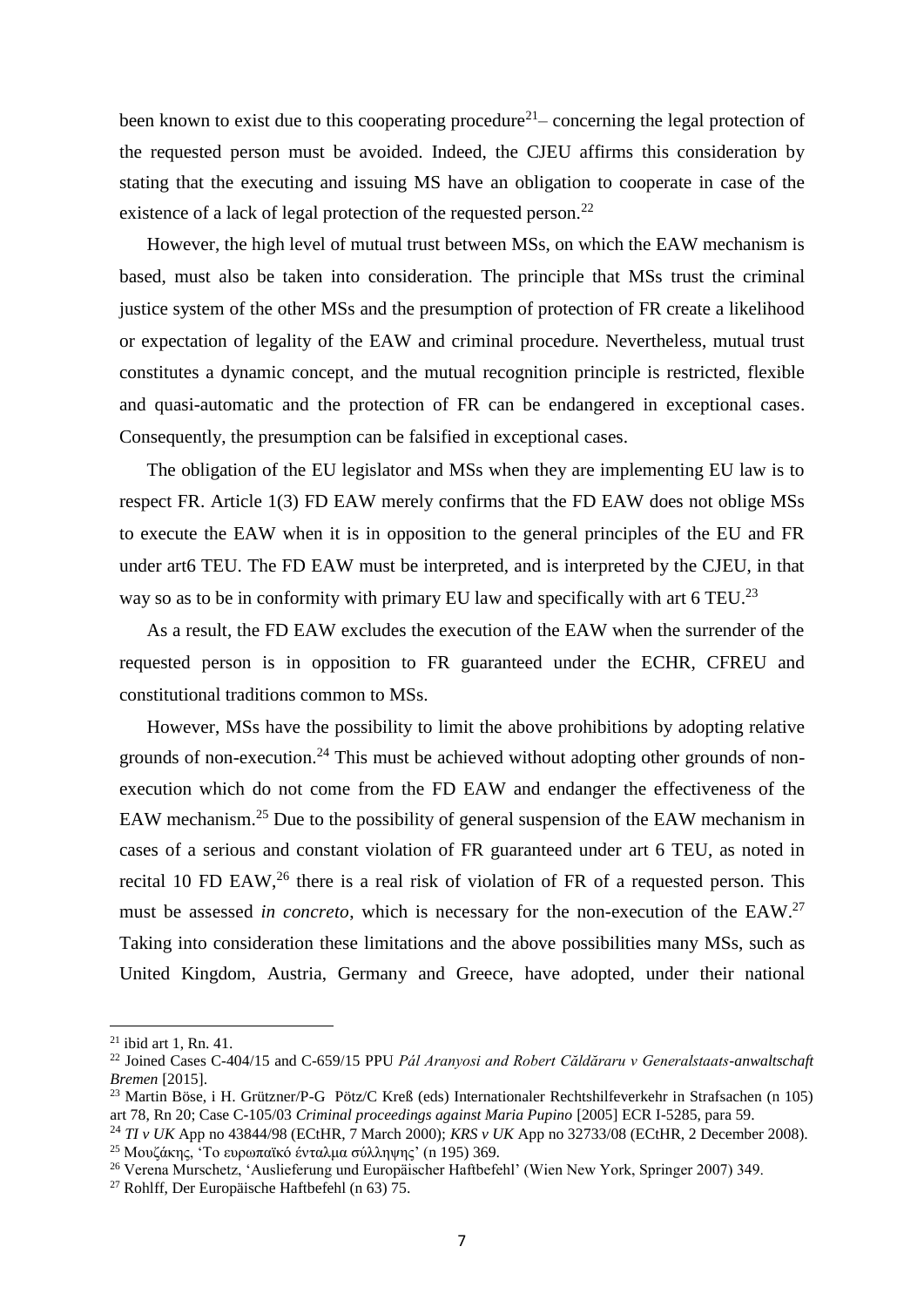legislation, the general ground for non-execution on the basis of the violation of FR guaranteed under the ECHR or under art 6 TEU.<sup>28</sup>

For these reasons the violation of FR constitutes a ground for refusal to execute the EAW in exceptional cases under the legal basis of art 6 TEU, although it is not referred to explicitly. In my view the CJEU has also affirmed this practice.<sup>29</sup> The recognition of the violation of FR as a ground of non-execution of the EAW means that a more effective protection of FR is established in the EU and mutual trust is in fact built between MSs without being blind and engenders a real and effective cooperation between MSs. An indifference to the protection of FR would not only lead to a violation of EU law but also to an underestimation of trust and belief in the integrity and efficiency of other MS's judicial systems. As a result, a balance between the mutual recognition principle and the respect for FR in the case of the EAW due to the reinforcement of the cooperation between MSs has been found by respecting a fair Unity in Diversity.

#### **4.2.The Need of Harmonisation/Approximation over Mutual Recognition?**

The main reason why it is difficult to achieve a harmonious balance between the mutual recognition principle and the respect for FR is the lack of harmonisation/approximation of criminal law – both substantial and procedural. As Gomez-Jara Diez states, the 'cart of mutual recognition' has been put before the 'horse of harmonisation'.<sup>30</sup>

The aim of the mutual recognition mechanism is to achieve unity at EU level but also for this to be based on a background characterised by diversity. This diversity provides many benefits but also challenges, such as the endangerment of the protection of FR. If this diversity is not managed effectively, for example through harmonisation/approximation of national laws, unity and the means of achieving it, the mutual recognition will also be endangered. Harmonisation facilitates mutual recognition; it is therefore necessary for its effectiveness and reinforces mutual trust. This is the reason why the European Commission has proposed a noteworthy list of Green Papers on harmonisation/approximation of criminal procedural law<sup>31</sup> and this is explicitly stated under its communication of 19 March

 $\overline{a}$ 

<sup>28</sup> Μουζάκης, Το ευρωπαϊκό ένταλμα σύλληψης (n 195) 369-370.

<sup>29</sup> Joined Cases C-404/15 and C-659/15 PPU *Pál Aranyosi and Robert Căldăraru v Generalstaats- anwaltschaft Bremen* [2015].

<sup>30</sup> Carlos Gomez-Jara Diez, 'European Arrest Warrant and the Principle of Mutual Recognition' (2006) [1-2] Eucrim 23, 23.

<sup>&</sup>lt;sup>31</sup> Green Paper on compensation to crime victims, 28 September 2001, COM (2001) 536 final; Green Paper on criminal-law protection of the financial interests of the Community and the establishment of a European Prosecutor, 11 December 2001, COM (2001) 715 final; Green Paper from the European Commission – Procedural Safeguards for Suspects and Defendants in Criminal Proceedings throughout the European Union,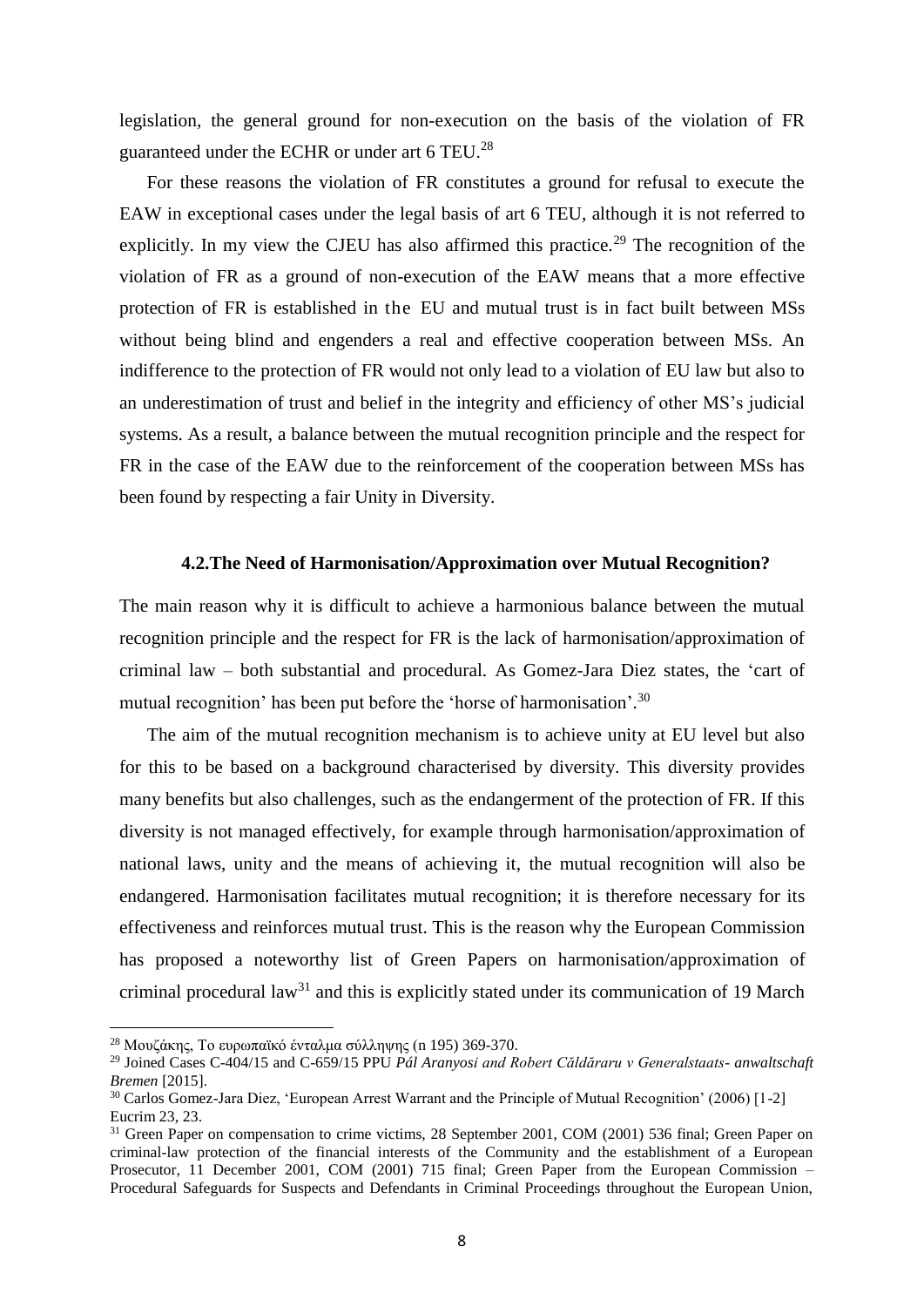2014.<sup>32</sup> This begs the question: can a MS recognise and trust, upon a logical basis, a decision of another MS, which is completely different from its own? The right answer in my opinion is in the negative.

Consequently, the harmonisation of criminal law can effectively help find a real balanced relationship between mutual recognition and respect for FR.

Although there is no need to prioritise harmonisation over mutual recognition, there is a need to combine the two so as to ensure the effectiveness of the EAW mechanism and respect for FR. Unity in Diversity and a balance between mutual recognition and the respect for FR is possible only if on the one hand Diversity and respect for FR do not endanger Unity and mutual recognition and on the other hand Unity and mutual recognition do not ignore its being influenced by Diversity and respect for FR.

### **5. CONCLUDING REMARKS**

At EU level there is Unity between MSs but it should not be ignored that it is a Unity in Diversity. The existence of this diversity, especially in the area of EU criminal law cannot lead to an automatic and absolute mutual trust. Furthermore, at the EU level, specifically in the case of the EAW, there is the need and an obligation placed on MSs to protect FR. Despite the explicit referral of the grounds of non-execution of the EAW under art 6 TEU, a violation of FR under specific conditions leads, and should lead, to a limitation of the mutual recognition principle and as a result of the execution of the EAW.

Nevertheless, in my opinion the only remarks upon the balance decided by the CJEU are that a limitation of the EAW mechanism should also be applied in case of a violation of FR of a relative character. Any violation of FR should be recognised explicitly as a ground of refusal of execution of a EAW based on art 6 TEU. In this way an even more effective balance would be found.

However, a complete assurance of the protection of FR cannot be achieved only by balancing mutual recognition and respect for FR. Due to this fact a parallel

 $\overline{\phantom{a}}$ 

COM (2003) 75 final; Green paper on the approximation, mutual recognition and enforcement of criminal sanctions in the European Union, COM (2004) 334 final; Green paper on obtaining evidence form one MS to another and securing its admissibility, COM (2009) 624 final.

<sup>&</sup>lt;sup>32</sup> Communication from the Commission to the European Parliament and the Council A new EU Framework to strengthen the Rule of Law of 19 March 2014 COM (2014) 158 final/2.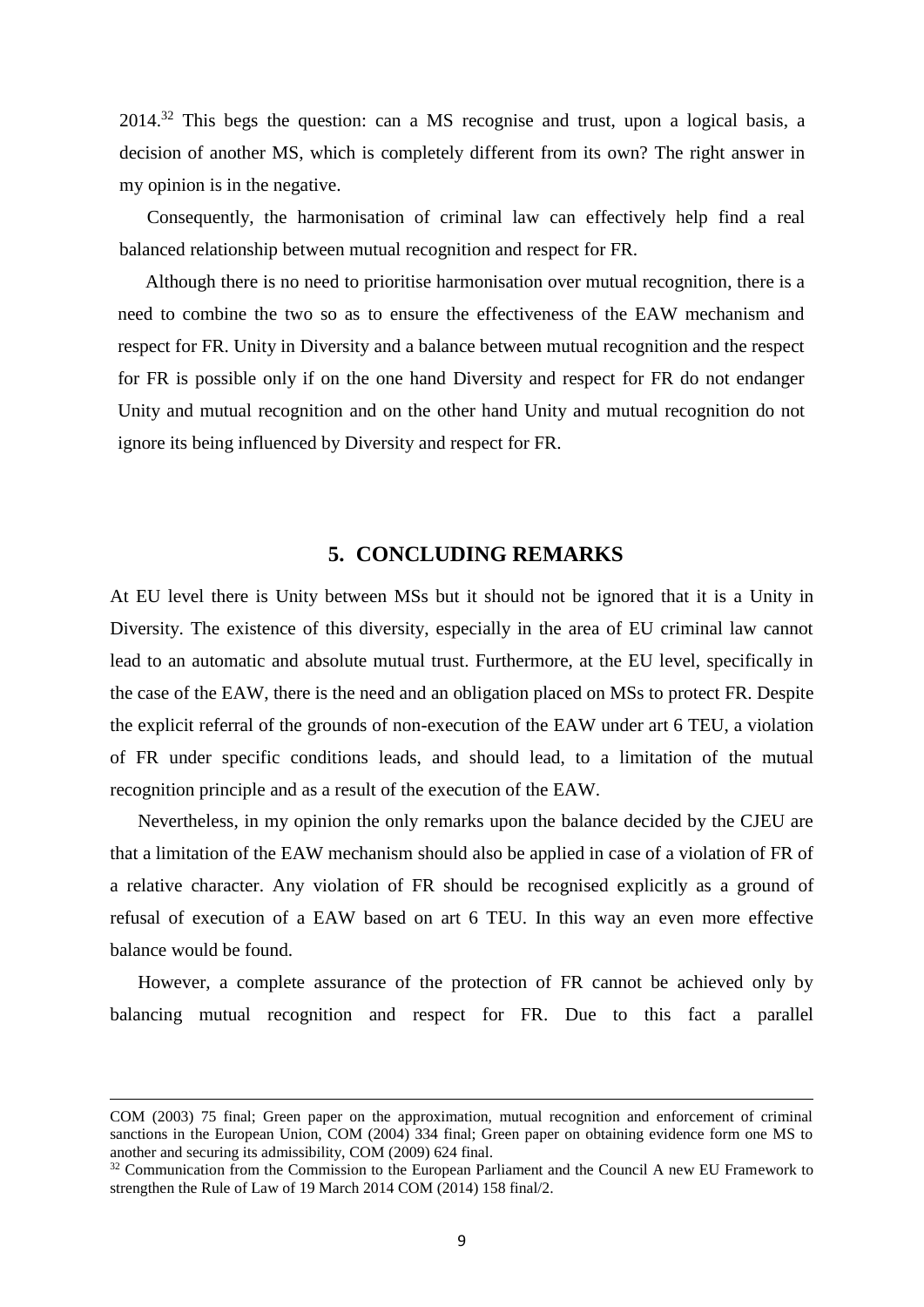harmonisation/approximation of national laws would substantially ensure both the effectiveness of the EAW mechanism and the respect for FR.

In conclusion, a balance between the principle of mutual recognition based on mutual trust and the respect for FR can be found. Specifically the objectives of this balance should be the simultaneous assurance of the effectiveness of protection of FR and the mutual recognition mechanism. This balance is possible, as the CJEU has recently confirmed, but it is also necessary for the creation of an Area of Freedom, Security and Justice based on Unity in Diversity.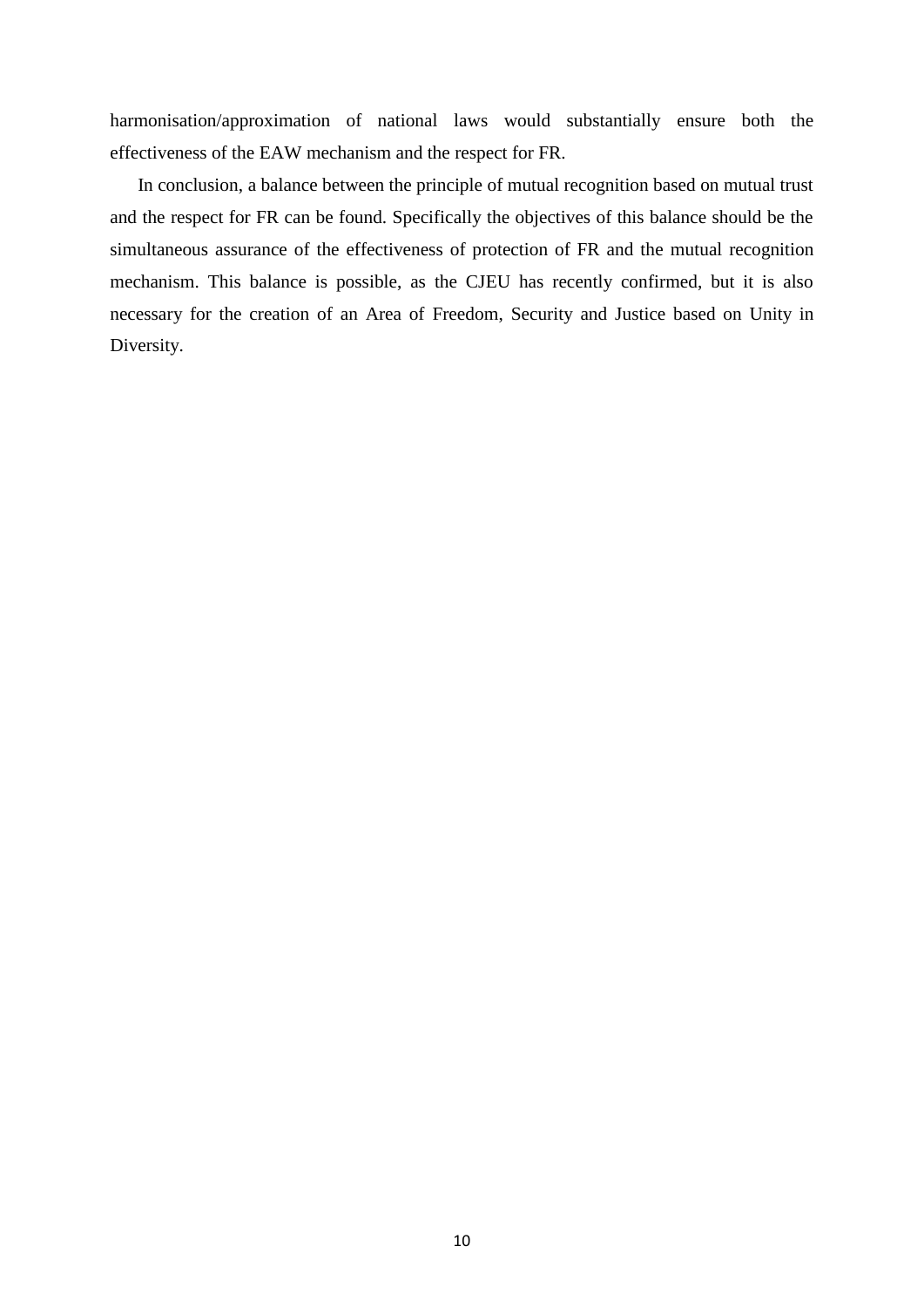# **6. BIBLIOGRAPHY**

Alegre S, Leaf M, European Arrest Warrant: A solution ahead of its time? (2003) (London, Justice)

Alegre S, 'The European Arrest Warrant and the grounds for non-execution' in Manacorda (ed) L'intégration pénale indirecte (Paris, Société 2005) 127-153

Andersson T, 'Harmonisation and mutual recognition: how to handle mutual distrust' (2006) 17 [3] ELR 747-752

Bachmaier Winter L, 'Mutual recognition instrument and the role of the CJEU: the grounds for non-execution' (2015) 6 [4] NJECL 505-526

Ballegooij W, 'The Netherlands and mutual recognition: between proportionality and the rule of law' in G Vernimmem-Van Tiggelen/L Surano/A Weyembergh (eds) The Future of Mutual Recognition in Criminal Matters in the EU (Brussels, Edition de l'Université de Bruxelles 2009) 401-417

Ballegooij W, Geraldine Gonzales, 'Mutual Recognition and Judicial Decisions in Criminal Matters: A 'Rule of Reason' for Surrender Procedures?' in A Schrauwen (ed) Rule of Reason: Rethinking another Classic of European Legal Doctrine (Europa Law Publishing 2005) 161- 182

Bay Larsen L, 'Some Reflections on Mutual Recognition in the Area of Freedom, Security and Justice' in P Cardonnel/A Rosas/N Wahl (eds) Constitutionalising the EU judicial system: Essays in Honour of Pernilla Lindh (Oxford, Hart Publishing 2012) 139-152

Böse M, 'Artikel 31-Justitielle Zusammenarbeit' in J Schwarze (ed) EU Kommentar (Baden-Baden, Nomos 2008)

Cavallone G, 'European arrest warrant and fundamental rights in decisions rendered in absentia: the extent of Union law in the case C-399/11 Melloni v Ministerion Fiscal' (2004) 4 [1] ECLR 19-40

Christou T, Weis K, 'The European Arrest Warrant and fundamental rights: an opportunity for clarity: reference for a preliminary ruling from the Belgian Constitutional Court lodged on 31 July 2009 *IB v Conseil des ministres* CJEU C- 306/0' (2010) 1 [1] NJECL 31-43

De Hoyos Sancho M, 'Harmonisation of Criminal Proceedings, Mutual Recognition and Essential Safeguards' in M De Hoyos Sancho (ed) El proces openal en la Uniòn Europea. Garantìas esenciales/ Criminal Proceedings in the EU. Essential Safeguards (2008)

Dubout E, 'Une question de confiance: nature juridique de l'Union européenne et adhésion à la Convention européenne des droits de l'homme' (2015) 1 CahdrEurop. 73-112

Elsen C, 'From Maastricht to The Hague: The Policies of Judicial and Police Cooperation' (2007) 8 ERA Forum 13-26

Eser A, 'Human Rights Guarantees for Criminal Law and Procedure in the EU-Charter of Fundamental Rights' in International Symposium on EU-Integration and Guarantee of Human Rights Session II (2009) [26] R.L.R. 163-190

Flore D, 'La notion de confiance mutuelle: l''alpha' ou l''oméga' d'une justice pénale européenne' in G. De Kerchove/ A. Weyembergh (eds) La confiance mutuelle dans l'espace pénal européen (Brussels, Editions de l'Université de Bruxelles 2005) 17-28

Flore D, 'Reconnaissance mutuelle, double incrimination et territorialité', in G De Kerchove/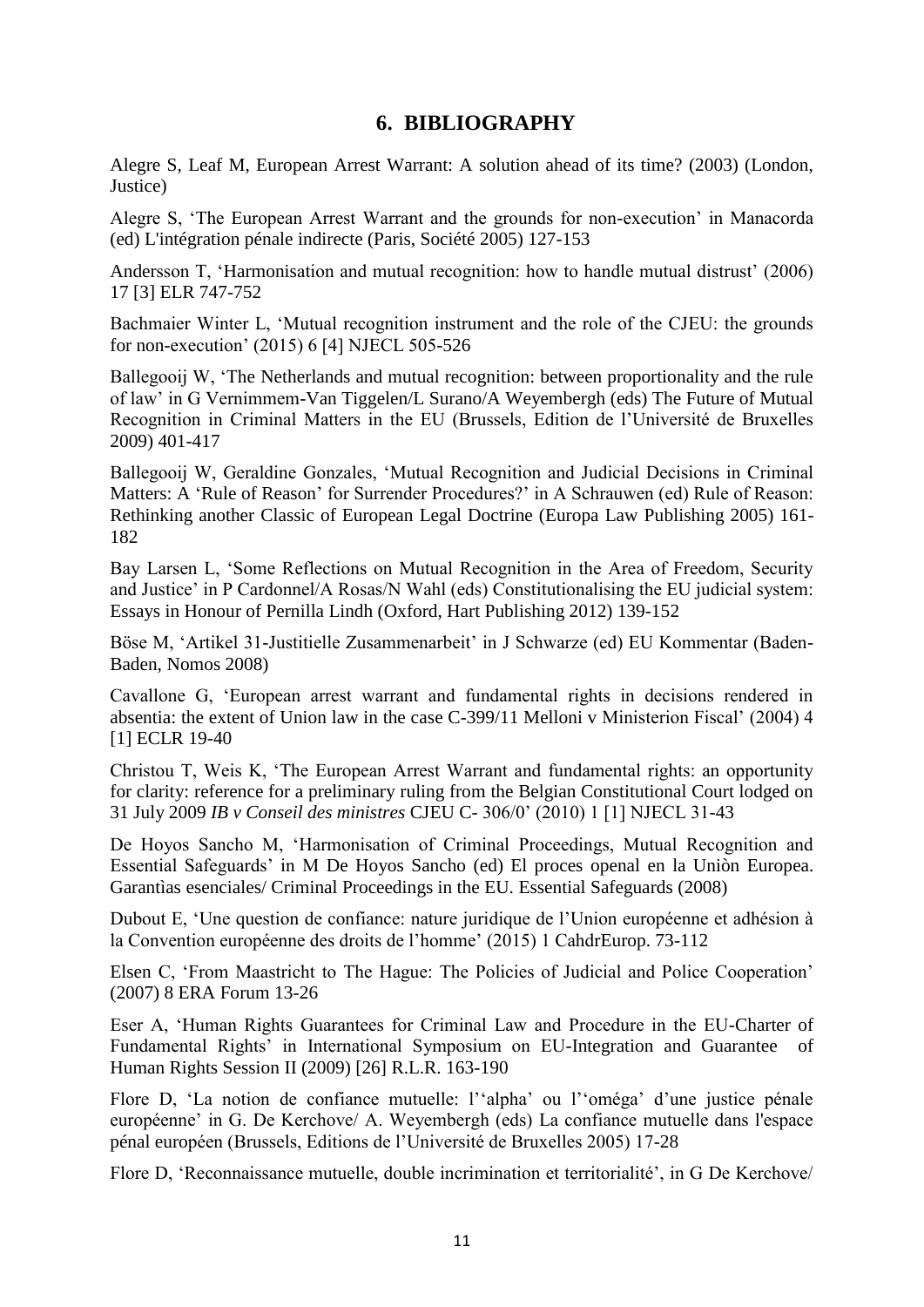A Weyembergh (eds) La reconnaissance mutuelle des decisions judiciaries pénales dans l'Union européenne (Brussels, Editions de l'Université de Bruxelles 2001) 65-77

Franssen V, 'Melloni as a Wake-up Call – Setting Limits to Higher National Standards of FR' Protection' [<http://europeanlawblog.eu/?p=2241#sthash.UvGQFCZP.dpuf>](http://europeanlawblog.eu/?p=2241&sthash.UvGQFCZP.dpuf) accessed 5 June 2016

Garlick P, 'The European Arrest Warrant and the ECHR' in R. Blekxtoon/W van Ballegooij (eds) Handbook on the European Arrest Warrant (The Hague, TMC Asser Press 2005) 167- 182

Genson R, 'Observations personnelles à propos des initiatives récentes relatives aux sanctions pécuniaires' in G De Kerchove/A Weyembergh (eds) La reconnaissance mutuelle des decisions judiciaries pénales dans l'Union européenne (Brussels, Editions de l'Université de Bruxelles 2001) 141-145

Gomez-JaraDiez C, 'European Arrest Warrant and the Principle of Mutual Recognition' (2006) [1-2] Eucrim 23-25

Grasso C, 'The European Arrest Warrant under the scrutiny of the Italian Constitutional Court' (2013) 4 [1-2] NJECL 120-133

Guild E, 'Seeking Asylum: Storm Clouds between International Commitments and Legislative Measures' (2004) 29 [2] EL Rev 198-218

Haggenmüller S, 'The Principle of Proportionality and the EAW' (2013) 3 [1] Oñati Sociolegal Series [<http://ssrn.com/abstract=2200874>](http://ssrn.com/abstract%3D2200874)

Heard C, Mansell D, 'The European Arrest Warrant: the role of judges when Human Rights are at risk' (2011) 2 [2] NJECL 133-147

Helenius Dan, 'Mutual Recognition in Criminal Matters and the Principle of Proportionality: Effective Proportionality or Proportionate Effectiveness?' (2014) 5 [3] NJECL 349-369

Herlin-Karnell E, 'Constitutional Principles in the EU Area of Freedom, Security and Justice' in D Acosta/C Murphy (eds) EU Security and Justice Law (Oxford, Hart Publishing 2014) 38- 53

Herlin-Karnell E, 'From mutual trust to the full effectiveness of EU laws: 10 years of the European arrest warrant' (2013) ELR 373-388

Janssens C, The Principle of Mutual Recognition in the EU Internal Market and the EU Criminal Justice Area: A Study into the Viability of a Cross-Policy Approach Proefschrift voorgedragen tot het behalen van de graad van Doctor in de Rechten, (Antwerpen Faculteit Rechten 2011)

Killias M, 'The European Arrest Warrant – How Efficiency Led to Ignore Diversity' in A. Epiney/M Haag/A Heinemann (eds) Die Herausforderung von Grenzen – Le défi des frontiers – Challenging Boundaries (Festschrift für Roland Bieber) (Baden-Baden: Nomos/Zurich/St Gallen: Dike 2007) 801-811

Lang A, 'Mutual Recognition and Mutual Trust: Which comes first?' in M Pedrazziand others (eds) Individual Guarantees in the European Judicial Area in Criminal Matters (Brussels, Bruylant 2011) 181-188

Lenaerts K, 'The Principle of Mutual Recognition in the Area of Freedom, Security and Justice' The Fourth Annual Sir Jeremy Lever Lecture (All Souls College, University of Oxford 2015) 1-29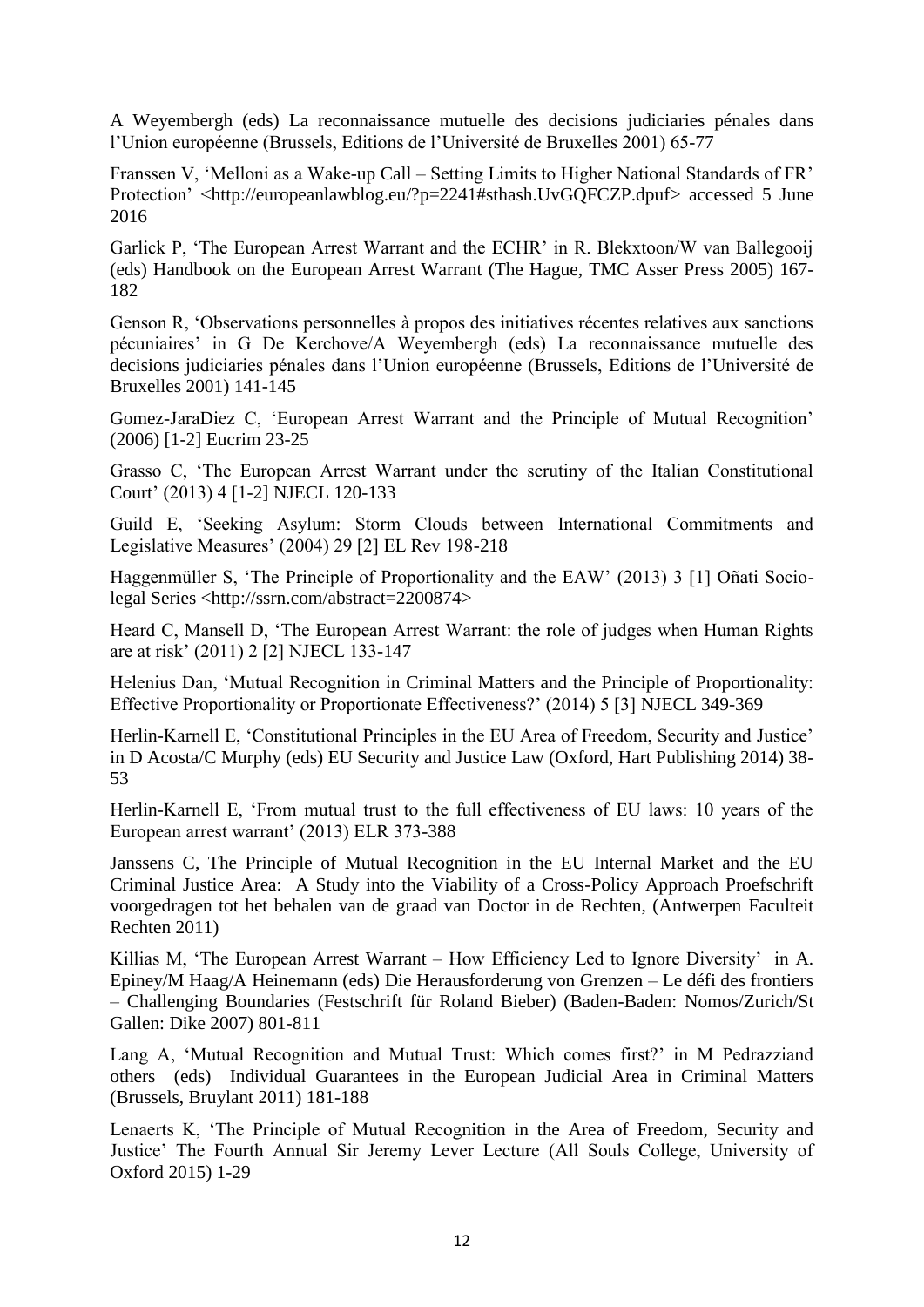Leanerts K, Piet van Nuffel, EU Law (3rd edn, London, Sweet & Maxwell 2011)

Leboeuf L, 'Le droit européen de l'asile au défi de la confiance mutuelle, thèse de doctorat en science juridiques', under the supervision of S Saroléa at the Université Catholique de Louvain (Anthemis Editions, 2016)

MacCormick N, 'A Common Approach to Crime? Observations on the European Arrest Warrant and the Democratic Deficit' in Festschrift für Heike Jung (Baden-Baden, Nomos 2007) 535-541

Mackarel M, 'Human rights as a barrier to surrender' in N Keijzer/E van Sliedregt (eds) The European Arrest Warrant (The Hague, TMC Asser Press 2009)

Macken F, 'The European Arrest Warrant: the impact of the Charter' in P Cardonnel/A Rosas/N Wahl (eds) Constitutionalising the EU judicial system: essays in honour of Pernilla (Oxford, Hart Publishing 2012) 273-289

Malenovksy J, 'Comment tirer parti de l'avis 2/13 de la cour de l'Union européenne des droits de l'homme' (2015) 4 RGDIP 705-742

Marguery T, 'European Union Fundamental Rights and Member States Action in EU Criminal Law' (2013) 20 [2] MJ 282-301

Marin L, 'Effective and Legitimate?, Learning from the lessons of 10 Years of Practice with the European Arrest Warrant' (2014) 5 [3] NJECL 327-348

Markidis A, 'European Arrest Warrant' (2009) 2ο Συνέδριο ευρωπαϊκών νομικών (Αθήνα 2003) 729-740

«Markidis A, 'European Arrest Warrant' (2009) 2nd European Jurists Forum (Athens 2003) 729-740»

Mitsilegas V, EU Criminal Law (Oxford, Hart Publishing 2009)

Murphy C, 'The European evidence Warrant: mutual recognition and mutual dis (trust)?' in C. Eckes/ T Konstantinides (eds) A European Public Order (Cambridge University Press 2011) 224-248

Murschetz V, Auslieferung und Europäischer Haftbefehl (Wien New York, Springer 2007)

Nilsson H G, 'Mutual trust and mutual recognition of our differences: a personal view', in G De Kerchove/A Weyembergh (eds) La reconnaissance mutuelle des decisions judiciaries pénales dans l'Union européenne (Brussels, Editions de l'Université de Bruxelles 2001) 155- 159

Ojanen T, 'The European Arrest Warrant in Finland: taking fundamental and human rights seriously' in E Guild (ed) Constitutional Challenges to the European Arrest Warrant (Nijmegen, Wolf Legal Publishers 2006) 89-100

Peers S, 'Mutual Recognition and Criminal Law in the EU: Has the Council Got it Wrong?' (2004) 41 [1] CMLR 5-36

Peers S, 'The European Arrest Warrant: the dilemmas of mutual recognition human rights and EU citizenship' in A Rosas/ E Levits/ Y Bot (eds) The Court of Justice and the construction of Europe: Analyses and Perspectives on Sixty Years of Case Law (The Hague, T.M.C. Asser Press 2013) 523-538

Peers S,'Mission accomplished? EU Justice and Home Affairs Law after the Treaty of Lisbon', (2011) 48 [3] CMLR 661-693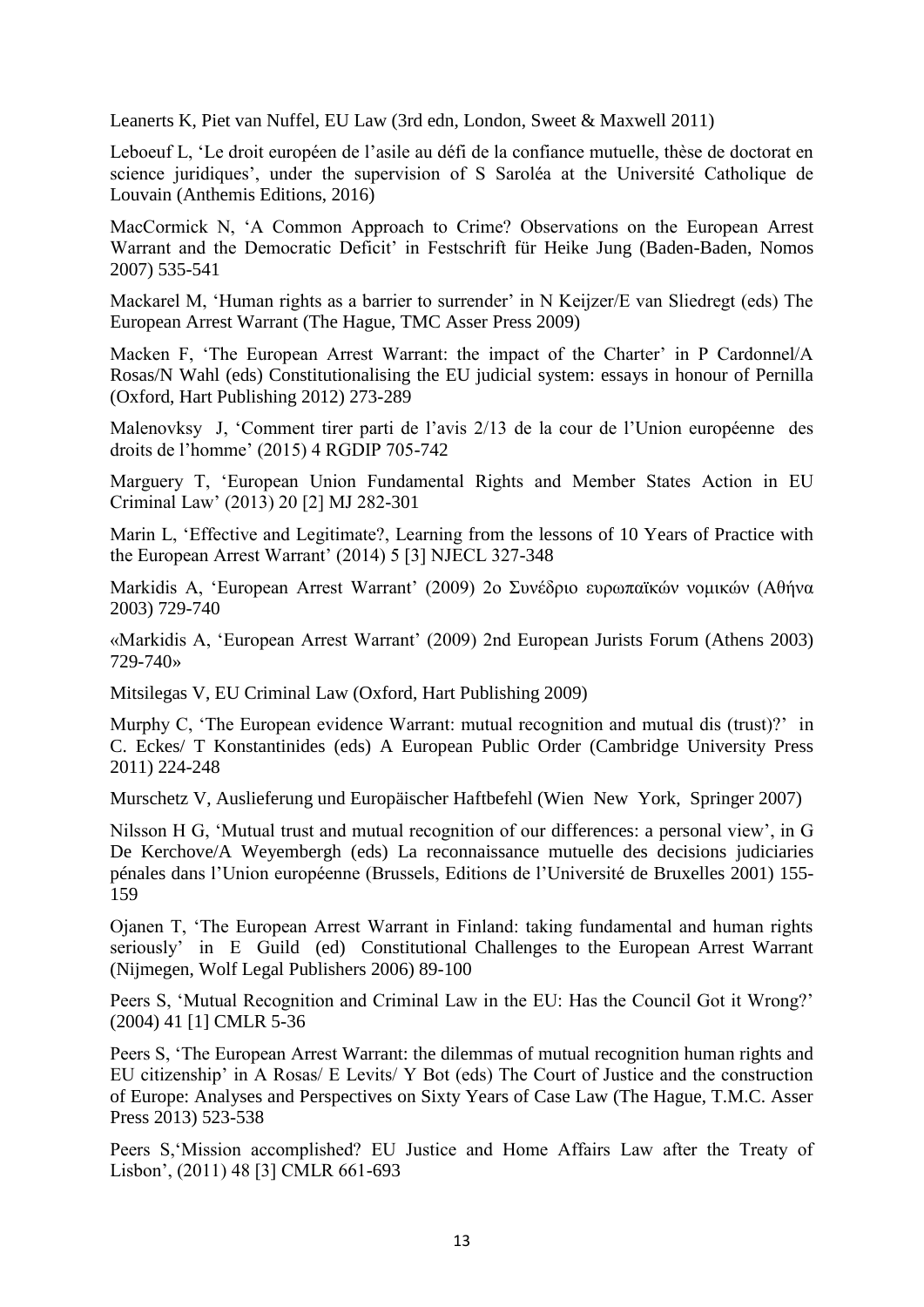Peers S, 'Tarakhel v Switzerland: Another nail in the coffin of the Dublin system?'[<http://eulawanalysis.blogspot.lu/2014/11/tarakhel-v-switzerland-another-nail](http://eulawanalysis.blogspot.lu/2014/11/tarakhel-v-switzerland-another-nail-in.html)[in.html>](http://eulawanalysis.blogspot.lu/2014/11/tarakhel-v-switzerland-another-nail-in.html) accessed 5 June 2016

Rohlff D, Der Europäische Haftbefehl (Frankfurt a.M. 2003)

Satzger H, Zimmermann F, 'From traditional models of judicial assistance to the principle of mutual recognition: new developments of the actual paradigm of the European cooperation in penal matters' in C Bassiouni/V Militello/H Satzger (eds) European cooperation in penal matters: issues and perspectives, ISISC 19 (Milan, CEDAM Casa Editrice Dott. Antonio Milani 2008) 31-60

Schunke T, 'Whose responsibility? A study of transnational defence rights and Mutual Recognition of judicial decisions within the EU' (2014) 51 [4] CMLR 1290-1292

Schünemann Bernd, Ein Gesamtkonzept für europäische Strafrechtspflege (Köln, Berlin, München 2006)

Sievers J, 'Too Different to Trust?: First Experiences with the Application of the EAW' in E. Guild/ F. Geyer (eds) Security versus Justice? Police and Judicial Cooperation in the European Union (Ashgate, Aldershot 2008) 109-128

Szwarc M, 'Application of the Charter of Fundamental Rights in the Context of Sanctions Imposed by Member States for Infringements of EU Law: Comment on Fransson Case' (2014) 20 [2] EPL 229-245

Tinsley A, 'The reference in Case C-396/11 Radu: when does the protection of fundamental rights require non execution of a European arrest warrant?' (2012) 2 [3] ECLR 338-352

Vennemann N, 'The European Arrest Warrant and Its Human Rights Implications' (2003) 63 [1] ZaöRV 103-121

Vögel J, 'Abschaffung der Auslieferung?' (2001) 56 [19] JZ 937-943

Vögel J, in H Grützner/P-G Pötz/C Kreß (eds) Internationaler Rechtshilfeverkehr in Strafsachen (IRG-Kommentar, 5th edn, CH BECK 2012)

Vögel J, in J Vögel/ M. Grotz Perspektiven des internationalen Strafprozessrechts (Heidelberg, CF Müller Verlag 2004)

Weis K, 'The European Arrest Warrant: a victim of its success?' (2011) 2 [2] NJECL 124-132

Weller M, 'Mutual Trust: in search of the future of EU Private International Law', (2015) 11 [1] JPrIL 64-102

Weyembergh A, 'Confiance mutuelle et droits fondamentaux: 'Back to the future'' Cahiers de droit européen (page 469-522)

Weyembergh A, Bribosia E, 'Les affaires Aranyosi et Caldararu ou la contribution de la Cour de justice de l'Union européenne à l'équilibre entre liberté et sécurité'[<http://www.iee](http://www.iee-ulb.eu/fr/actualites/2016/05/les-affaires-aranyosi-et-caldararu-ou-la-)[ulb.eu/fr/actualites/2016/05/les-affaires-aranyosi-et-caldararu-ou-la-c](http://www.iee-ulb.eu/fr/actualites/2016/05/les-affaires-aranyosi-et-caldararu-ou-la-)ontribution-de-la-courde-justice-de-l-union-europeenne-a-l-equilibre-entre-liberte-et> accessed 7 June 2016

Xanthopoulou E, 'The quest for proportionality for the EAW fundamental rights protection in a mutual recognition environmental' (2015) 6 [1] NJECL 32-52

Μουζάκης Δ, Το ευρωπαϊκό ένταλμα σύλληψης (Αθήνα, Νομική Βιβλιοθήκη 2009)

Mouzakis D, The European Arrest Warrant (Athens, NomikiVivliothiki 2009) **6.1. Case law**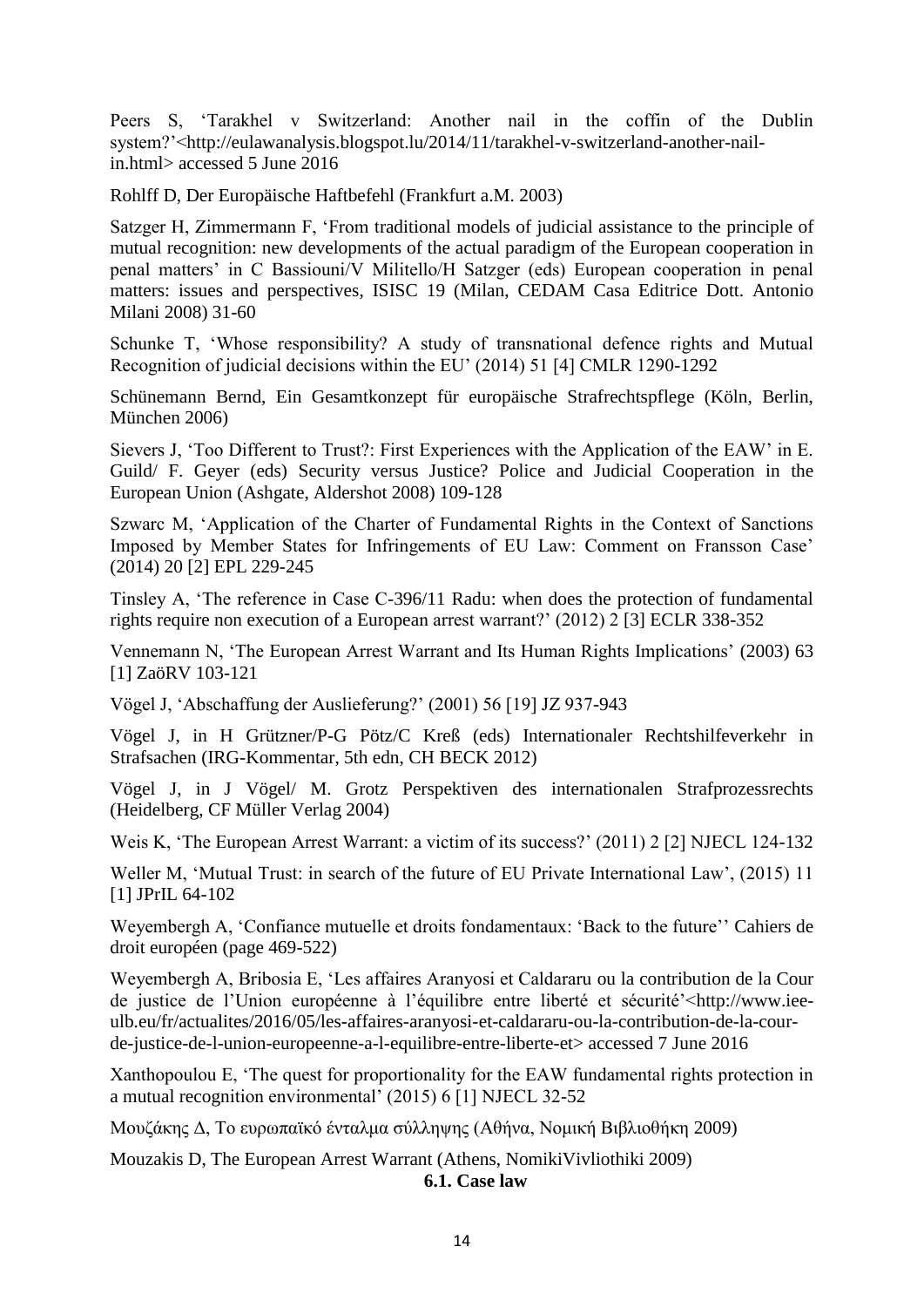# **CJEU**

- Case C-617/10 *Åklagaren v Hans Åkerberg Fransson* [2013] nyp
- Case C- 303/05 *Advocaten voor de wereld v Leden van de Ministerraad* [2007] ECR I- 3633
- Case C-394/12 *Abdullahi v Bundesasylamt* [2013] ECR I-0000
- Case C-120/78 *Cassis de Dijon* [1979] ECR 649
- Case C-396/11 *Ciprian Vasile Radu* [2013] ECR I-0000
- Joined Cases C-187/01 and C-385/01 *Criminal proceedings against Hüseyin Gözütok and Klaus Brügge* [2003] ECR I-1345
- Case C-398/12 *Criminal proceedings against M* [2014] ECR-I 0000
- Joined Cases C-483/09 and C-1/10 *Criminal proceedings against Magatte Gueye and Valentin Salmeron Sanchez* [2011] ECR I-08263
- Case C-105/03 *Criminal proceedings against Maria Pupino* [2005] ECR I-5285
- Case C-129/14 *PPU Criminal proceedings against Zoran Spasic* [2014] ECR I-0000
- Case C-260/89 *Elliniki Radiophonia Tiléorassi AE and Panellinia Omospondia Syllogon*
- *Prossopikou v Dimotiki Etairia Pliroforissis and Sotirios Kouvelas and Nicolaos Avdellas and others* [1991] ECR I-2925
- Case C-261/09 *Gaetano Mantello* [2010] ECR I-11477
- Case C- 155/15 *George Karim v Migrationsverket* [2016] nyp
- Case C-306/09 *IB* [2010] ECR I-10341
- Case C-150/05 *Jean Leon Van Straaten v Staat der Nederlanden and Republiek Italië*[2006]

ECR I-9327

- Case C-66/08 *Kozłowski* [2008] ECR I-6041
- Case C-42/11 *Lopes Da Silva Jorge* [2012] ECR I-0000
- Case C-63/15 *Mehrdad Ghezelbash v Staatssecretaris van Veiligheiden Justitie* [2016] nyp
- Joined Cases C-411/10 and C-493/10 *NS v Secretary of State for the Home Department and*
- *ME and Others v Refugee Applications Commissioner and Minister for Justice, Equality and*

*Law Reform* [2011] ECR I-13905

- Case C-2/13 *Opinion* [2014] nyp
- Case C-195/08 *PPU Inga Rinau* [2008] ECR I-5271
- Case C-400/10 *PPU J McB v LE* [2010] ECR I-08965
- Case C-168/13 *PPU Jeremy F v Premier ministre* [2013] ECR I-0000
- Case C-237/15 *PPU Minister for Justice and Equality v Francis Lanigan* [2015] nyp
- Joined Cases C-404/15 and C-659/15 *PPU Pál Aranyosi and Robert Căldăraru v*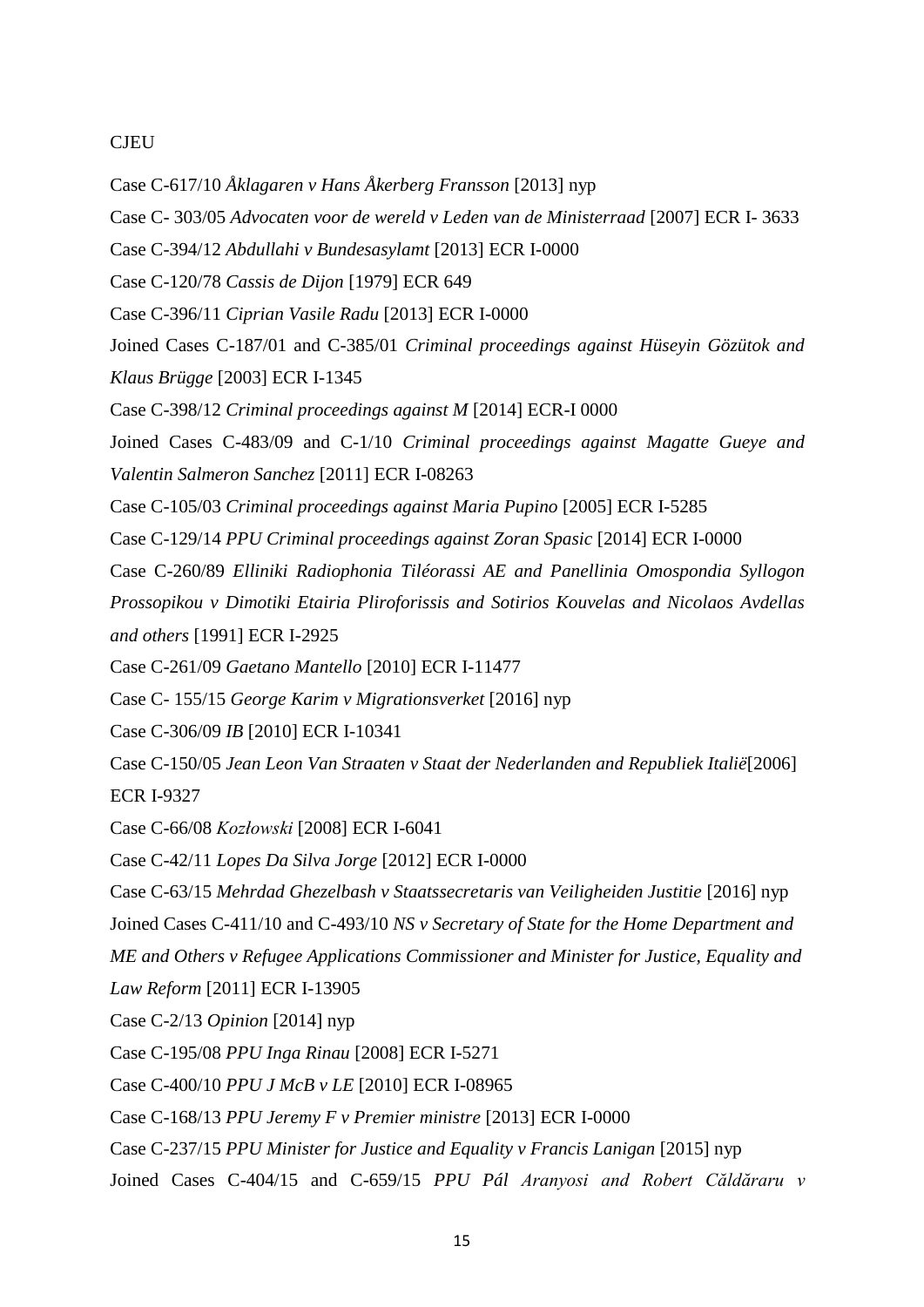*Generalstaats-anwaltschaft Bremen* [2015] nyp

Case C-4/11*Puid* [2013] ECR I-0000 Case C-571/10 *Servet Kamberaj v Istituto per l'Edilizia sociale della Provincia autonoma di Bolzano (IPES), Giunta della Provincia autonoma di Bolzano, Provincia autonoma di Bolzano* [2012] ECR I-0000 Case C-399/11 *Stefano Melloni v Ministerio Fiscal* [2013] ECR I-0000 Case C-5/88 *Wachauf v Germany* [1989] ECR I-2609 Case C-123/08 *Wolzenburg* [2009] ECR I-9621

# **ECtHR**

*Bosphorus Hava Yollari Turizmve Ticaret Anonim Sirketi v Ireland* App no 45036/98 (ECtHR, 30 June 2005)

*Bujorean v Romania* App no 13054/12 (ECtHR, 10 June 2014)

*Constantin Aurelian Burlacu v Romania* App no 51318/12 (ECtHR, 10 June 2014)

*Habib Ignaoua and others v UK* App no 46706/08 (ECtHR, 18 March 2014)

*K.R.S. v UK* App no 32733/08 (ECtHR, 2 December 2008)

*M.S.S. v Belgium and Greece* App no 30696/09 (ECtHR, 21 January 2011)

*Mamatkulov and Askarov v Turkey* App nos 46827/99 and 46951/99 (ECtHR, 4 February 2005)

*Matthews v UK* App n.o 24833/94 (ECtHR, 18 February 1999)

*Michaud v France* App no 12323/11 (ECtHR, 6 December 2012)

*Mihai Laurenţiu Marin v Romania* App no 79857/12 (ECtHR, 10 June 2014)

*Povse v Austria* App no 3890/11 (ECtHR, 18 June 2013)

*Robert Stapleton v Ireland* App no 56588/07 (ECtHR, 4 May 2010)

*Šneersone and Kampanella v Italy* App no 14737/09 (ECtHR, 12 July 2011)

*Soering v UK* App no 14038/88 (ECtHR, 7 July 1989)

*Tarakhel v Switzerland* App no 29217/12 (ECtHR, 4 November 2014)

*TTI v UK* App no 43844/98 (ECtHR, 7 March 2000)

*Varga and Others v Hungary* App nos14097/12, 45135/12, 73712/12, 34001/13, 44055/13

and 64586/13 (ECtHR, 10 March 2015)

*Vociu v Romania* App no 22015/10 (ECtHR, 7 June 2011)

# Other jurisdictions

*Symeou v Public Prosecutor's Office at Court of Appeals, Patras, Greece* [2009] EWHC897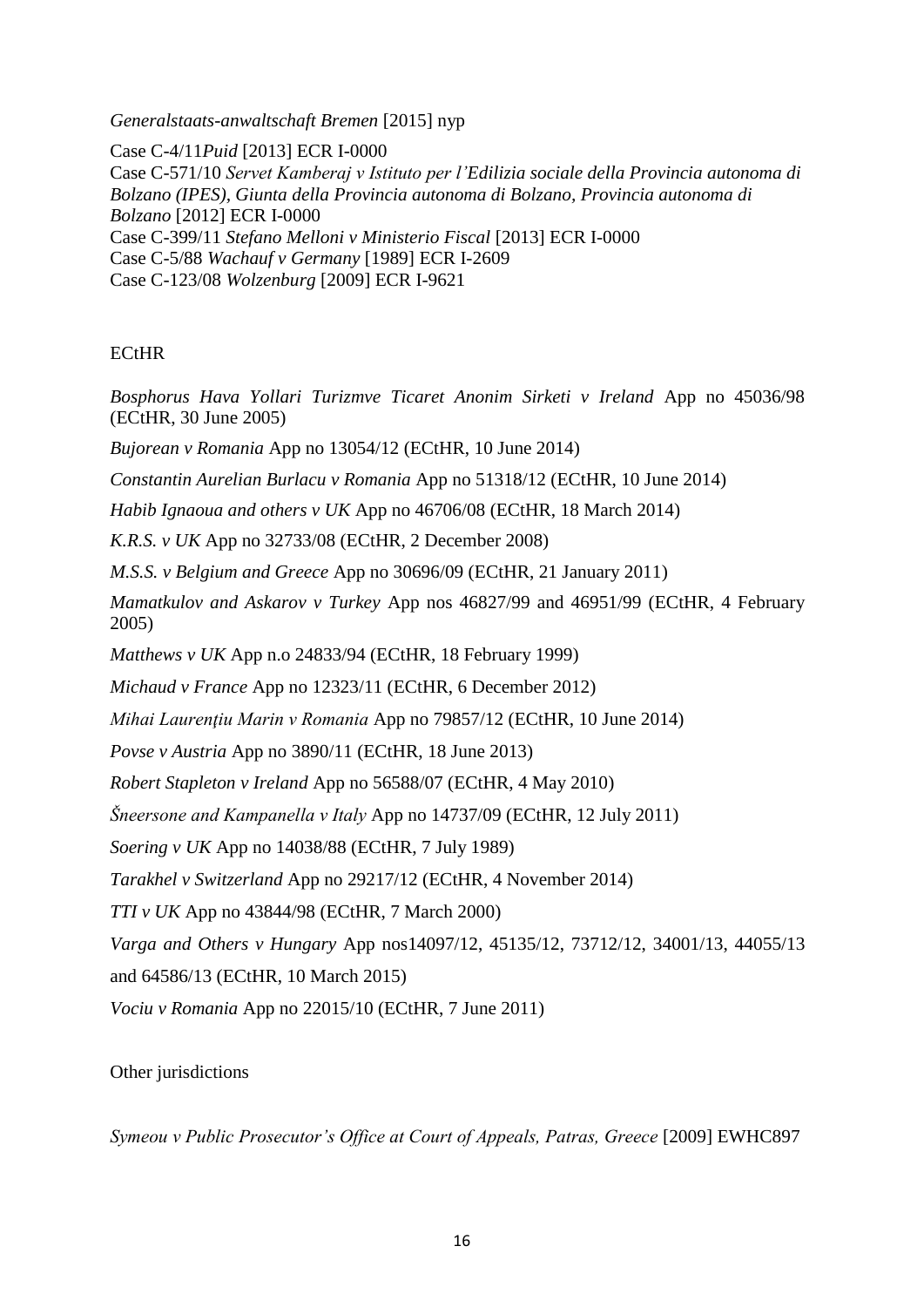# **6.2. Legislation**

Additional Protocol to the European Convention on Extradition of 15 October 1975 CETS No 086

Convention on disputed extradition between the Member States of the European Union of 27 September 1996 [1996] OJ 1996 C 313/11

Convention on simplified extradition procedure between the Member States of the European Union of 10 March 1995 [1995] OJ 1995 C 78/1

Council Framework Decision 2002/584/JHA of June 2002 on the European arrest warrant and surrender procedures between Member States (OJ 2002 L190/1) Council of Europe, European Convention on Extradition of 13 December 1957 CETS No. 024

Council of Europe, European Convention on the Suppression of Terrorism of 27 January 1977 CETS No090

Directive 2004/80/EC of the Council of 29 April 2004 relating to compensation to crime victims [2004] OJ L 261/15

Directive 2010/64/EU of the European Parliament and of the Council of 20 October 2010 on the right to interpretation and translation in criminal proceedings [2010] OJ L 280/1

Directive 2012/13/EU of the European Parliament and of the Council of 22 May 2012 on the right to information in criminal proceedings [2012] OJ L142/1

Directive 2012/29/EU of the European Parliament and of the Council of 25 October 2012 establishing minimum standards on the rights, support and protection of victims of crime [2012] OJ L 315

Directive 2013/48/EU of the European Parliament and of the Council of 22 October 2013 on the right of access to a lawyer in criminal proceedings and in European arrest warrant proceedings, and on the right to have a third party informed upon deprivation of liberty and to communicate with third persons and with consular authorities while deprived of liberty [2013] OJ L 294

Directive 2014/41/EU of the European Parliament and of the Council of 3 April 2014 regarding in European Investigation Order in criminal matters [2014] OJ L 130/1

Directive 2016/343/EU of the European Parliament and of the Council of 9 March 2016 on the strengthening of certain aspects of the presumption of innocence and of the right to be present at the trial in criminal proceedings [2016] OJ L 65

Fourth Additional Protocol to the European Convention on Extradition of 20 September 2012 CETS No 212

Regulation (EC) No 343/2003 of the Council of 18 February 2003 establishing the criteria and mechanisms for determining the Member State responsible for examining an asylum application lodged on one of the Member States by a third-country national [2003] OJL50/1

Regulation (EU) No 604/2013 of the European Parliament and of the Council of 26 June 2013 establishing the criteria and mechanisms for determining the Member State responsible for examining an application for international protection lodged in one of the Member States by a third-country national or a stateless person (recast)

Schengen Convention (the Schengen acquis as referred to in Article 1(2) of Council Decision